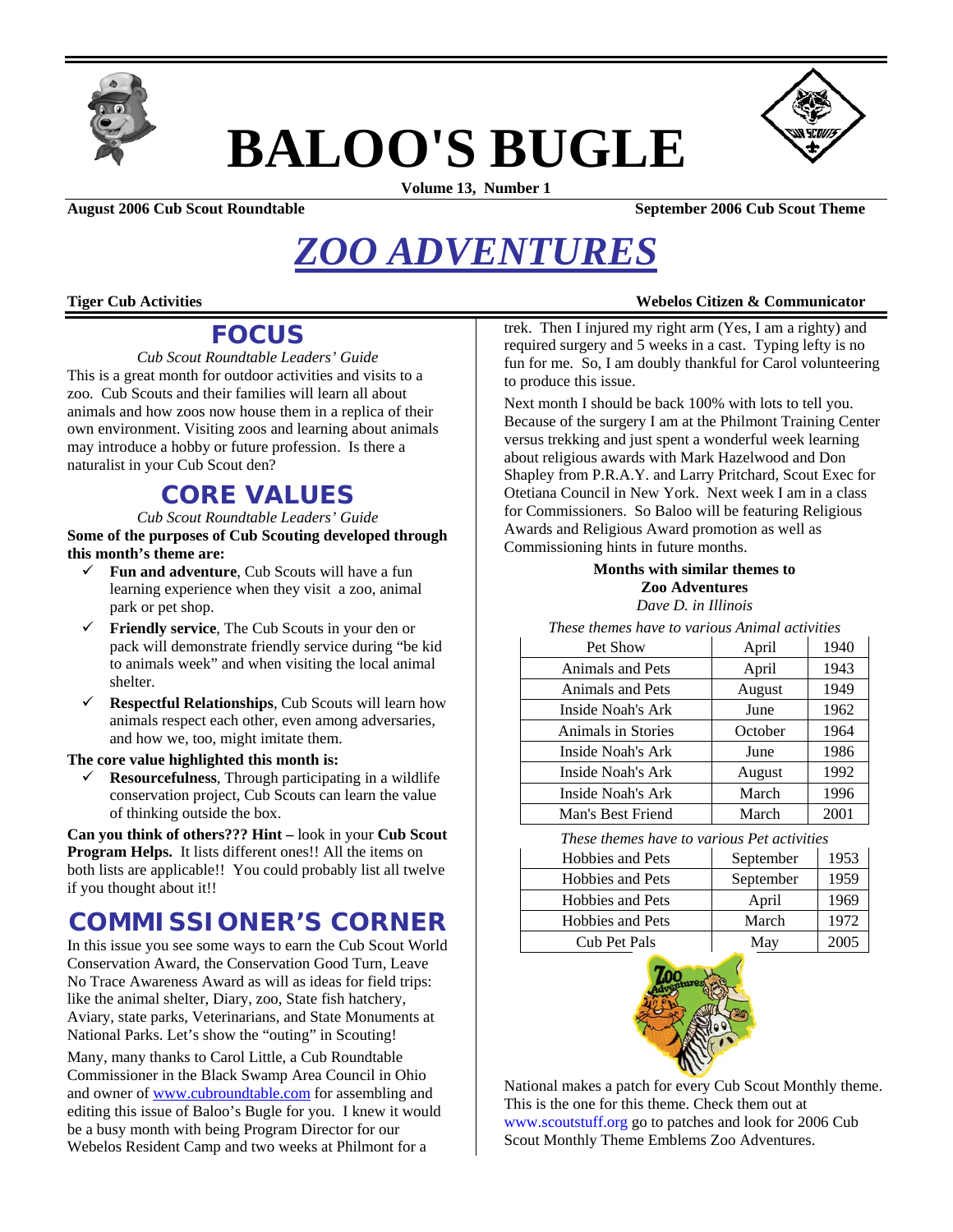## **THOUGHTFUL ITEMS FOR SCOUTERS**

*Thanks to Scouter Jim from Bountiful, Utah, who prepares this section of Baloo for us each month. You can reach him at [bobwhitejonz@juno.com](mailto:bobwhitejonz@juno.com) or through the link to write Baloo on [www.usscouts.org](http://www.usscouts.org/). CD* 

#### **Prayer**

*Cub Scout Roundtable Planning Guide* 

*"Oh, Great Spirit, we come to you with love and gratitude for all living things. We ask for a blessing on all creatures, and the human creatures who care for them in zoos, shelters and homes. Fill our hearts with respect for all living things. Amen.*

#### **"The Ninety and Nine"**

#### **Scouter Jim, Bountiful Utah**

On May 15, 2006, a wolf jumped the fence of her enclosure at Utah's Hogle Zoo. The Zoo was evacuated while zoo workers tracked and captured "Maddi," an eight-year gray wolf. Had the wolf escaped the confines of the Zoo, it would have been in the mountains and a vast natural protected area with abundant wildlife. The wolf would have been in its natural environment.

This summer I took 19 Cub Scouts to Camp, including two special needs eight-year-old Wolves. Each boy had a family member with him in addition to the two-deep leadership of the pack. Over the two-day camp, for the Wolves and the Bears, I lost both of my special needs Scouts, twice, but not both the same time.

Zoo Keepers care for a variety of animals. Some do not require special diets or conditions to keep them in captivity. Many others however, require complicated diets and environments for them to thrive in the Zoo. The Hogle Zoo's wolf enclosure is not far from where they keep the Siberian Tigers, a fragile and threaten species.

Our Cub Scout charges are very much the same. Some seemingly need little attention or encouragement, while others require very intensive amounts of time. The rule of "two deep leadership," is "the law of the ninety and nine." When I left the group in search of my lost Scouts, a leader was left in charge of the rest of the group, to watch over the "ninety and nine." Each boy deserves the right to exhibit his skills and receive the praise and encouragement he needs to thrive. Each Cub Scout is important, even those among the "ninety and nine."

#### **Quotations**

*Quotations contain the wisdom of the ages, and are a great source of inspiration for Cubmaster's minutes, material for an advancement ceremony or an insightful addition to a Pack Meeting program cover.* 

Zoo: An excellent place to study the habits of human beings. Evan Esar

I must say that in the last 20 years, I don't know of one zoo visitor that has been killed or maimed that bad by an animal in the zoo. Obviously, as zookeepers, our job tends to be dangerous at times. Jack Hanna

People go to the zoo and they like the lion because it's scary. And the bear because it's intense, but the monkey makes people laugh. Lorne Michaels

I recognize the right and duty of this generation to develop and use our natural resources, but I do not recognize the right to waste them, or to rob by wasteful use, the generations that come after us. Theodore Roosevelt, speech, Washington, D.C., 1900

You must have the bird in your heart before you can find it in the bush. John Burroughs

If a child is to keep alive his inborn sense of wonder, he needs the companionship of a least one adult who can share it, rediscovering with him the joy, excitement and mystery of the world we live in. Rachel Carson, naturalist and author

It is our task in our time and in our generation, to hand down undiminished to those who come after us, as was handed down to us by those who went before, the natural wealth and beauty which is ours. John F. Kennedy

The greatness of a nation and its moral progress can be judged by the way its animals are treated. Mahatma Gandhi

Eagles: When they walk, they stumble. They are not what one would call graceful. They were not designed to walk. They fly. And when they fly, oh, how they fly, so free, so graceful. They see from the sky what we never see.

My favorite animal is the mule. He has more horse sense than a horse. He knows when to stop eating -- and he knows when to stop working. Harry S. Truman

The quizzical expression of the monkey at the zoo comes from his wondering whether he is his brother's keeper, or his keeper's brother. Evan Esar

Mankind's true moral test, its fundamental test (which lies deeply buried from view), consists of its attitude towards those who are at its mercy: animals. And in this respect mankind has suffered a fundamental debacle, a debacle so fundamental that all others stem from it. Milan Kundera, The Unbearable Lightness of Being, 1984

Our task must be to free ourselves...by widening our circle of compassion to embrace all living creatures and the whole of nature and its beauty. Albert Einstein

There is an Indian legend which says when a human dies there is a bridge they must cross to enter into heaven. At the head of that bridge waits every animal that human encountered during their lifetime. The animals, based upon what they know of this person, decide which humans may cross the bridge.... and which are turned away. Unknown

"A fool-proof method for sculpting an elephant: first, get a huge block of marble; then you chip away everything that doesn't look like an elephant. Unknown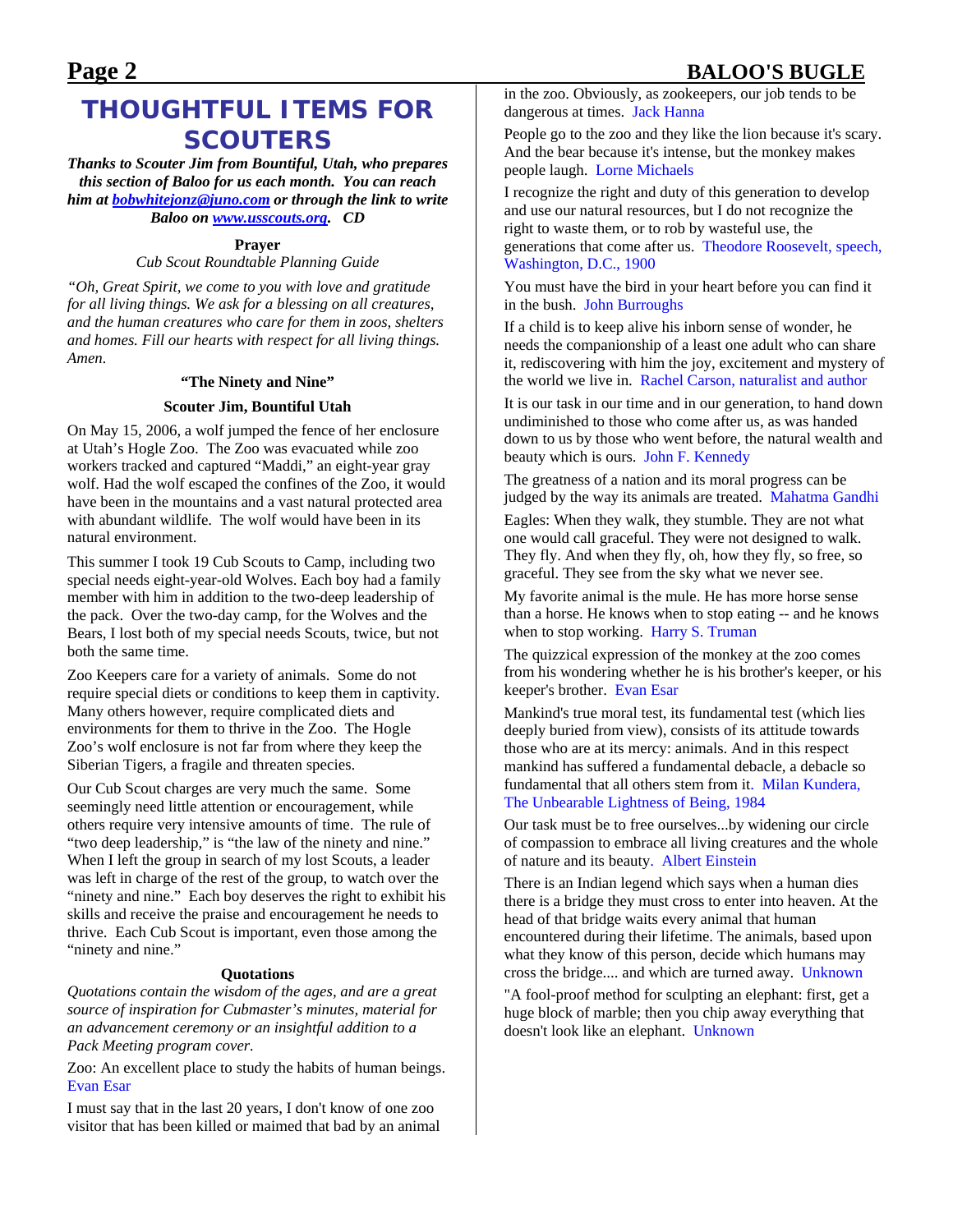## **Page 3** BALOO'S BUGLE

## **TRAINING TIP**

#### **Selling the Cub Scout Program** *Bill Smith, the Roundtable Guy*

It's easy enough to sell Cub Scouting to the boys. They join for fun and adventure. The uniform and the badges don't hurt either. I know from personal experience that words like *CAMP, BOWS AND AROOWS*, and *BB GUNS* create magical images to Cub Scout age boys. The National Council, for reason I have yet to understand, has recently been emphasizing pinewood derbies as their major recruiting tool.

The trick is that we must also sell our program to **parents** and our **chartered partners**. Not all parents will be swayed by just *fun* and *adventure*. Some may even be turned off by *camping* or *bb-guns*. We may lure a few adults by pushing our PWDs but our packs need adult help in other areas as well. What, then, will convince those parents who come to our roundups with their sons that this Cub Scouting thing is worth their time, their support and their efforts?

What sort of adults do you want to step forward and participate in your pack's program? Who will make good den leaders or committee members? The way we sell our program determines what kind of leadership our packs will have in the future. Remember also that many Scoutmasters started out as a leader in a pack. Those parents who are walking into your roundup this month represent the future of Scouting.

Here are a few ideas you may want to include in your talk to the parents of new Cub Scouts.

**Educational Goals:** Scouting is primarily, an educational program.

- The program teaches boys a complex of moral and ethical traits that promote self-reliance, selfdiscipline, self-confidence and self respect.
- We teach young men the duties, obligations, privileges and functions of citizenship.
- We promote healthy, drug free, growth and developing physical skills.
- We practice mental skills of judgment, problem solving, concentration and imagination.

#### **Family Goals:**

The **family** is the basis of the Cub Scout program. Cub Scouts exists to support families and help enrich family activities. These activities promote the relationship of the family to the Scouting program and importance of the family in the development of the Cub Scout age boy. Cub Scouting gives families sets of age appropriate activities structured so that parents and other family members have considerable control of how the Cub Scout grows. **Leadership Goals:** 

The Boy Scout program emphasizes leadership, independence and self reliance. The Boy Scout program encourages boys to learn and practice leadership skills. Every Boy Scout has the opportunity to participate in both shared and total leadership situations. Understanding the concepts of leadership helps a boy accept the leadership role of others and guides him toward the citizenship aim of Scouting.

#### **Citizenship training:**

- From the very beginning, Scouts are taught to love, and do their duty to their country.
- Citizenship is taught in many ways: to understand how government works, to participate in representative government, to handle responsibilities.
- We expect each Scout to grow up to be a valuable member of his community.

#### **Character development:**

- We expect all members to do their best, to help other people, and to be trustworthy.
- As the boy grows older, we expect him to live by the Scout Oath and Law at all times.
- No activity, no course of action is acceptable if he violates these ideals.

Character development should extend into every aspect of a boy's life. Character development should also extend into every aspect of Cub Scouting. Cub Scout leaders should strive to use Cub Scouting s 12 core values throughout all elements of the program — service projects, ceremonies, games, skits, songs crafts and all the other activities enjoyed at den and pack meetings

#### **Cub Scout Academic program:**

A series of projects that expand a boy's ability and appreciation of 17 academic areas: Art, Astronomy, Chess, Citizenship, Collecting, Communicating, Computers, Language and Culture, Geography, Geology, Heritages, Map and Compass, Mathematics, Music, Science, Weather, and Wildlife Conservation

#### **Boy Scout Merit Badge Program:**

Specialty programs that cover an expansive array of subjects: recreational, academic, technical, public service, industrial and commercial. Scouts choose the areas of interest, but some are required for rank advancement.

#### **Webelos Activity Badge program:**

There are twenty programs that include citizenship, athletics, geology, science, dramatics, naturalist, and more, for boys in grades 4 and 5. They supplement the standard grades 4 and 5 school curricula.

#### **Flexible program:**

- Scouting is designed to fit the needs of the individual boy and his family. Although the Boy Scouts of America has firm policies to protect its members and to ensure we achieve the aims of our program: character development, citizenship training and fitness, our methods are varied and are adaptable to many situations.
- Self paced advancement: Boys advance at their own rate. We believe that each individual should be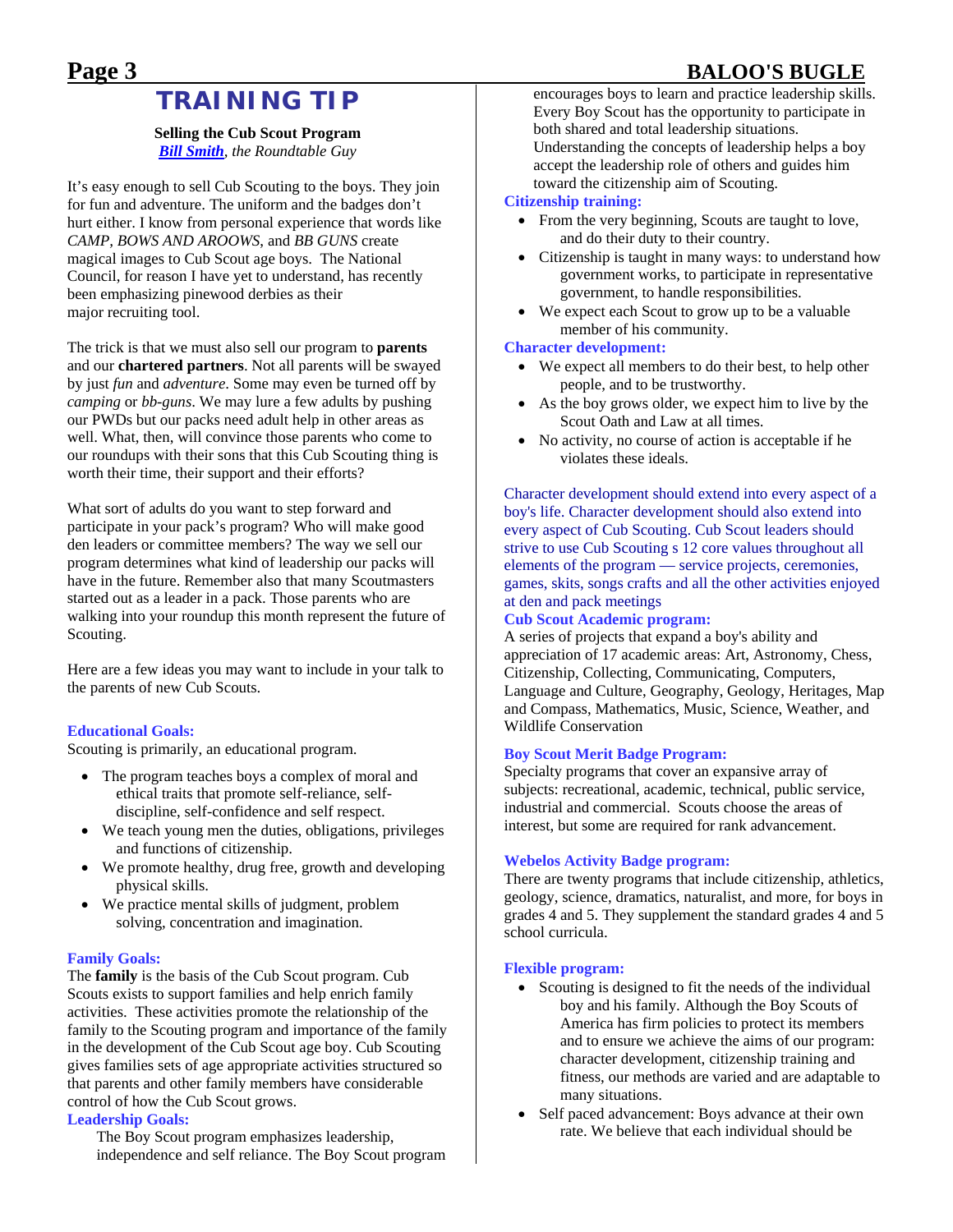## Page 4 BALOO'S BUGLE

judged, not by arbitrary standards, but whether or not he did his best.

#### **We have a great program that can have a profound influence on the life of a growing boy. Let us work hard to recruit the best leaders.**

**[Parent's Pledge and Cub Scout Promise](http://www.cubroundtable.com/assets/pdf-documents/Parent-Pledge-and-Cub-Scout-Promise.pdf)** A helpful flyer for parents to see their pledge and Cub Scouts to learn the Cub Scout Promise, Motto, Law of the Pack, Handshake, and salute go to

**<http://www.cubroundtable.com/miscellaneous.htm>**

Remember for your new leaders – Fast Start training and Youth Protection training is available on-line - **Fast Start training** <http://www.scouting.org/cubscouts/faststart/> **Youth Protection Online**

<http://www.scouting.org/pubs/ypt/ypt.jsp>

## **PACK ADMIN HELPS**

I would encourage leaders to take a look at Jamie's great resource for Pack Planning for the year. This is the intro to the 9 page workbook style resource found at <http://www.cubroundtable.com/miscellaneous.htm>you will want to scroll down to the blue and yellow star. **Annual Program Planning** by Jamie Niss Dunn, Pack Trainer, Pack 512, Blaine/Coon Rapids, MN, Cub Scout Training Chair, Cub Scout Roundtable Commissioner, 3 Rivers District.

Summer is traditionally the time when packs plan their upcoming program year. Most packs do this by holding a program planning conference, a meeting where interested leaders and parents come together to craft a new program for a full year of fun and exciting events and pack meetings. The meeting should not be a simple exercise in taking last year's calendar, and putting new dates on all the events and meetings held the previous year. Rather, this should be an opportunity for the pack leaders and parents to think about the quality of the pack's program, and make improvements. Remember, the single most important factor in why families and Scouts choose to join your pack, and more importantly stay in Scouting, is the program they receive.

This meeting should be held in a relaxed atmosphere – such as a picnic, a potluck dinner or pizza fest. You should anticipate that this meeting will last two hours, at a minimum. Ideally, this is an adults-only function. If children must be present, try to have someone to supervise them, so the leaders and parents can concentrate on the business at hand. You should invite all of the pack's leaders and parents to this meeting. Your Chartered Organization Representative and your Unit Commissioner are good people to invite as well.

Make sure you have all the resources you need for the meeting. These include your current roster of Scouts and leaders; completed Parent and Family Talent Survey Sheets;

the *Cub Scout Leader Book*; at least one copy of *Cub Scout Program Helps* for the upcoming year; the pack's budget for the previous year and a current Treasurer's report; and calendars from your school district, the council, and your chartered organization. The pack's copies of the Unit Advancement Reports submitted for the year should be available. If you have conducted a parent or Scout evaluation of your program, bring those completed forms as well. You may also want to bring photocopies of **"How do I Rate as an Effective Leader"** from page 34-10 of the *Cub Scout Leader Book*, and the *Pack Program Planning Chart #26-004*. (This chart is also in the Program Planning Insert in *Cub Scout Program Help***s**.)

**The steps in the program planning conference should include:** 

- Evaluation what did we do well, and what could we do better?
- Goal Setting what do we want the pack to achieve this year?
- Program Features What events will allow those goals to be fulfilled? What themes or special features should we incorporate?
- Calendaring  $&$  Assignments when are we going to execute the program events that will fulfill our goals? Who will carry out the program?
- Budgeting what financial resources do we need to make the program happen?
- Communication no plan is complete until you have informed your Scouts and parents. How and when will you communicate your plan?

Appoint a recorder for the meeting, who will transcribe all your results and decisions, and be responsible to report the results to the pack. This may be the Pack Secretary or another individual. You may divide the responsibility among a number of leaders, for instance, delegating the financial section of the plan to the Pack Treasurer, the Program Features to the Cubmaster and the Communication to the Newsletter Editor. Read the rest to start working on a great new Scouting year!

#### **Wildlife Conservation Projects**  *Carol Little*

#### *Black Swamp Area Council*

Many of the Park rangers are loosing hours across the U.S.A. in local neighborhood parks and the large National Parks. We will need Scouters and Scouts to help keep America Beautiful. One way would be to volunteer on clean up campaigns but more important. Why not have your den and Pack decide to map out an area that you will take time during a den meeting or Pack meeting that you will all Do a Good Turn. For the Wolfs, Bears and the Webelos, you can earn the World Conservation Award. This award is an International award, which can be **earned only once as a Cub Scout.** The colorful, purple temporary patch is worn centered on the right shirt pocket of the uniform. **Wolfs** – A scout must earn **Achievement #7 Your Living World** (Do 7a, 7b, 7c, 7d, 7e and 7f).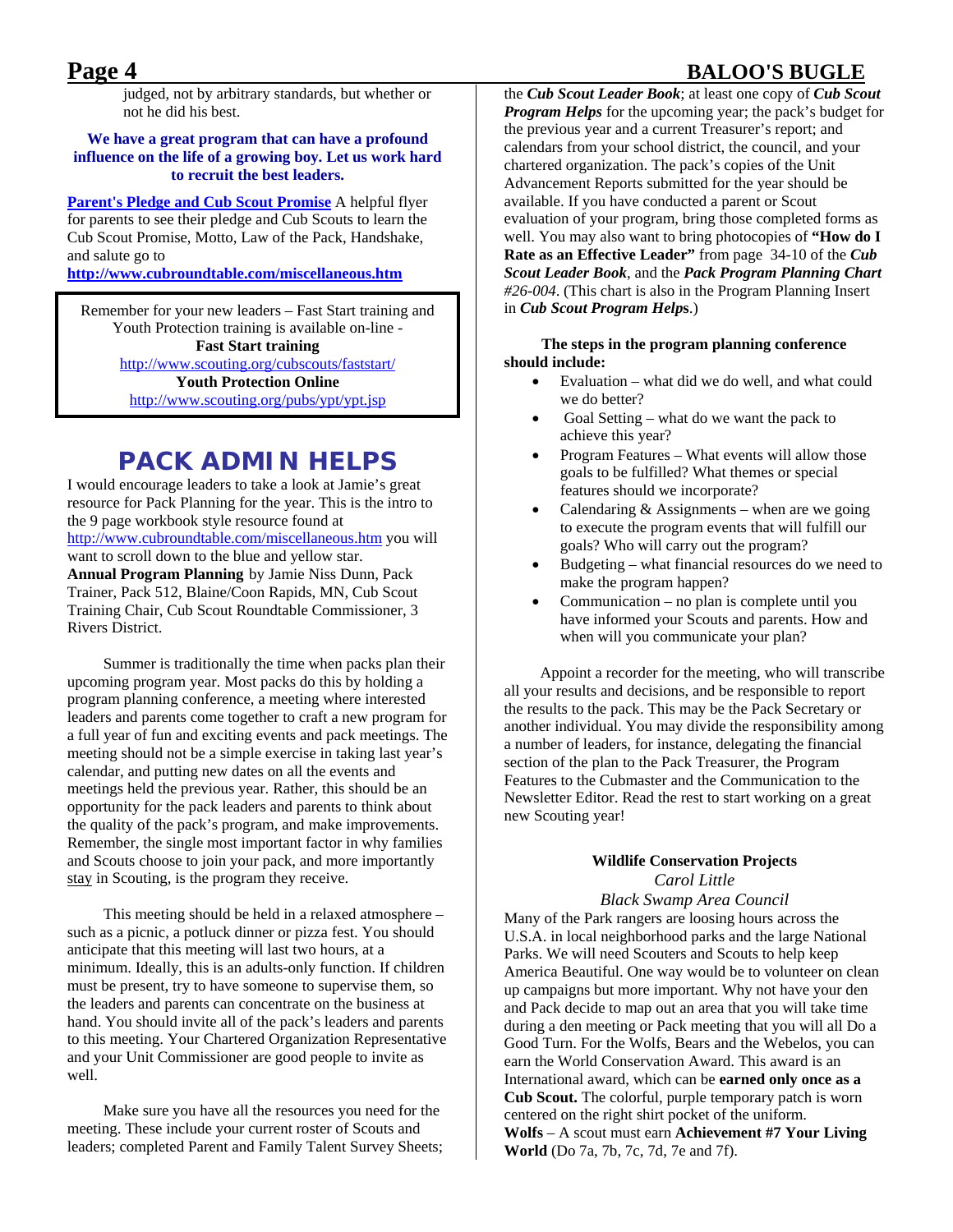## **Page 5** BALOO'S BUGLE

**Complete ALL arrow points** in 2 of the following 3 Electives: Elective #13 Birds (**Do all** --a, b, c, d, e) Elective #15 Grow Something (**Do all** -- a, b, c, d, e) or Elective #19 Fishing (**Do all** -- a, b, c, d, e, f) and participate in a den or pack conservation project approved by your Cubmaster. **Bears** – A scout must earn Achievement #5, **Sharing Your World with Wildlife** (Do 5a, 5b, 5c, 5d, 5e and 5f) **Complete ALL arrow points** in 2 of the following 3 Electives:  $#2$  Weather (**Do all** – a, b, c, d, e and f) #12 Nature Crafts (**Do all** -- a, b, c, d, e, f, g, and h)

or #15 Water and Conservation (**Do all** -- a, b, c, d and e) and participate in a den or pack conservation project approved by your Cubmaster.

#### **Webelos –** A scout must earn the

Forester activity pin **Do any 5** –1, 2, 3, 4, 5, 6, 7, 8, 9, 10) Naturalist activity pin Do and do 5 form 2, 3, 4, 5, 6, 7, 8, 9,10,11, 12 or 13)

Outdoorsman activity pin **Do 2 from** (1, 2, 3, 4) and **do 5 from** ( 5, 6, 7, 89, 10, 11, 12)

 and participate in a den or pack conservation project approved by your Cubmaster.

**Project Ideas for the conservation award are:** (First check for permission to work at the site) Make sure that the activity can be done easily by your den or Pack. Be sure to wear protective gloves and clothes.

Plant grasses, trees, shrubs and ground cover to stop soil erosion.

As a den or pack, adopt a park. Remove litter and garbage from a favorite neighborhood recreation area.

Organize or participate in a recycling program or visit a recycling center.

Arrange a natural resources awareness program. Invite natural resource professional such as wildlife biologists, soil conservationists, forester, or conservation officers to speak to your pack.

Participate in a beach or waterfront cleanup.

From a local, state, or national organization that is concerned about environmental protection, obtain suggestions fro den and pack projects to improve the environment.

As a den or pack, visit a public utility to learn about the wise use of resources, and become involved in programs offered by utilities to help consumers conserve resources.

## **TIGERS**

#### **Before beginning the Achievements - Effective June 1**, a

Tiger Cub must earn the Cub Scouting Bobcat badge as his first badge of rank after joining a pack. Earning the Bobcat badge is then followed by earning the Tiger Cub badge. Per the May/June Issue of Scouting, (News Briefs, page 10)

### **How to Look**

*Last Frontier Council* 

Experienced watchers will often sit and let the animals come to the. Don't make yourself conspicuous against the open sky. Move slowly, the less movement the better. Try to cover several distinct areas if possible – a woodland, a

march, field, river bank, shore, etc. Make watching a year round activity, each season has its own special surprised for the careful observer.

#### **Why Look?**

There is nothing like the thrill of seeing a beautiful bird, identifying an animal you have never seen before and watching your records of sightings grow. From watching birds we discover more about their food and habits and so are able to do more to protect those that need help in order to survive. This is how bird refuges are established – an area where passing birds can rest and feed and where resident birds can next safely. Once you have gotten into bird watching you will want to feed them and attract them to your own yard.

#### **Tiger Activities**

Elective 31 – Learn about animals Elective  $42 - \text{Fun}$  at the zoo

#### **Game: Monkey See..**

**Materials:** This game needs several stations to imitate monkey behavior. Boys travel one at a time, walking like a monkey. When the first boy completes all the stations, the next boy starts.

**Station 1.** Pick three grapes from a bunch. Eat them one at a time, scratching head after each grape.

**Station 2**. Look into mirror and pretend to wash face, comb hair, and straighten clothes.

**Station 3.** Jump up and down, screech, and laugh. **Station 4.** Drink water from a bowl using two hands. **Station 5.** Walk in a circle, then sit and watch the others.

### **TIGER SLIDE**

**Materials:** Toothpicks 1" PVC Pipe School Glue Orange and black glitter



Cut up a 1" diameter white PVC pipe into  $1\frac{1}{2}$ " segments Use toothpicks to draw, with glue, the eyes, nose, mouth and whiskers of a tiger onto the PVC

pipe segments. Dust the glue with black glitter and let dry. Use toothpicks to draw the tiger stripes and ears onto the PVC pipe segments, then dust with orange glitter. Let dry.

### **The Tyger**

Sam Houston Area Council *by William Blake* 

Tyger! Tyger! burning bright, In the forests of the night, What immortal hand or eye, Could frame thy fearful symmetry?

In what distant deeps or skies, Burnt the fire of thine eyes? On what wings dare he aspire? What the hand, dare seize the fire?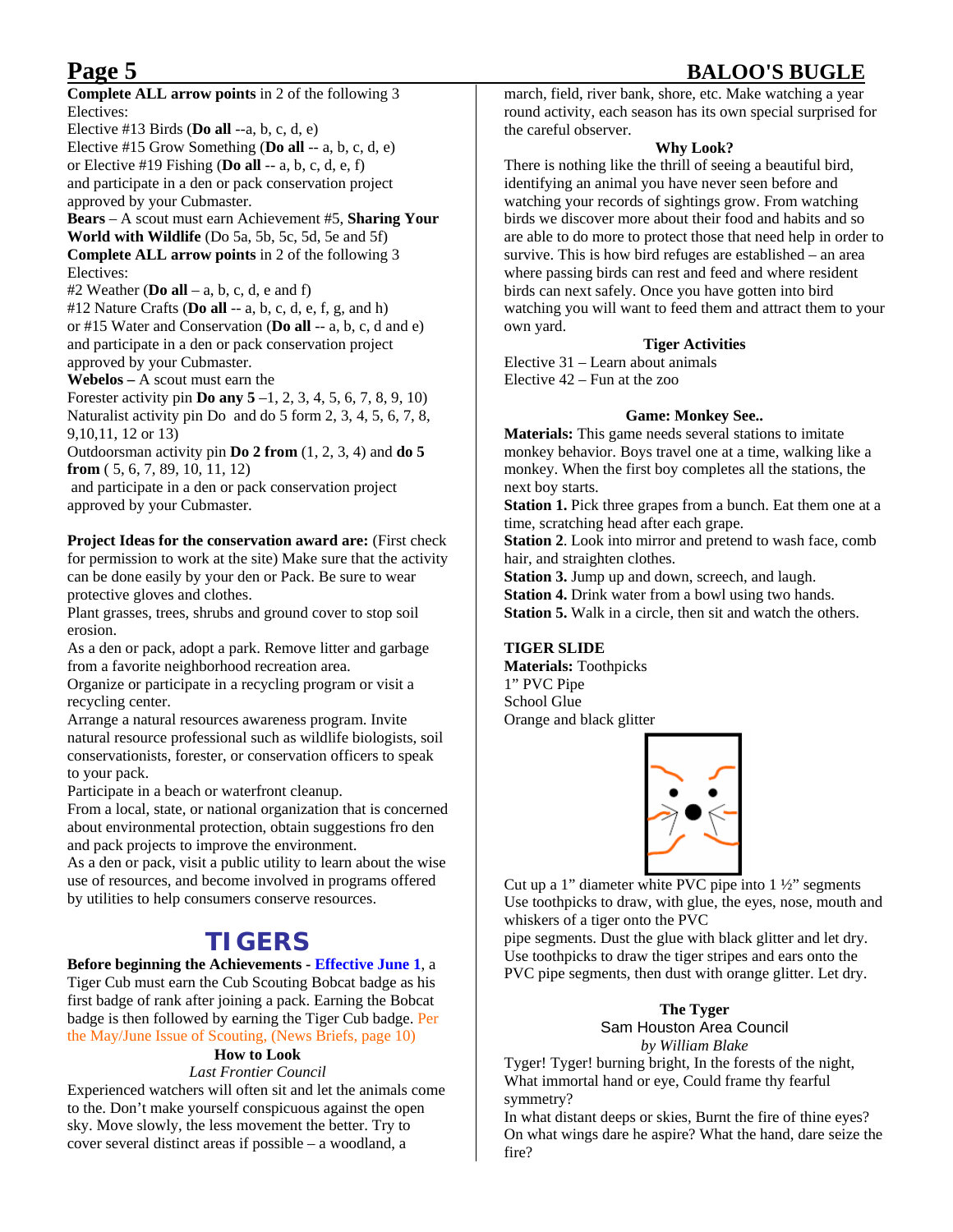## **Page 6** BALOO'S BUGLE

And what shoulder, & what art, Could twist the sinews of thy heart?

And when thy heart began to beat, What dread hand? & what dread feet?

What the hammer? What the chain? In what furnace was thy brain?

What the anvil? What dread grasp, Dare its deadly terrors clasp?

When the stars threw down their spears, And water'd heaven with their tears,

Did he smile his work to see? Did he who made the Lamb make thee?

Tyger! Tyger! burning bright, In the forests of the night, What immortal hand or eye, Dare frame thy fearful symmetry?

### **Go See It**

- $\checkmark$  Take the boys to the zoo
- $\checkmark$  Visit a pet shop
- $\checkmark$  Visit a Nature center

## **SPECIAL OPPORTUNITY**

#### **Wildlife Conservation Belt Loop**





#### **Complete these three requirements:**

- 1. Explain what natural resources are and why it's important to protect and conserve them.
- 2. Make a poster that shows and explains the food chain. Describe to your den what happens if the food chain becomes broken or damaged.
- 3. Learn about an endangered species. Make a report to your den that includes a picture, how the species came to be endangered, and what is being done to save it.

### **Wildlife Conservation Academics Pin**





#### **Earn the Wildlife Conservation belt loop, and complete five of the following requirements:**

- 1. Visit a wildlife sanctuary, nature center, or fish hatchery.
- 2. Collect and read five newspaper or magazine articles that discuss conservation of wildlife and report to your family or den what you learn.
- 3. Learn about five animals that use camouflage to protect themselves.
- 4. Make a birdbath and keep a record for one week of the different birds that visit it.
- 5. Make a collage of animals that are in the same class: fish, amphibians, reptiles, birds, or mammals.
- 6. Make a plaster cast of an animal track. Show it to your den.
- 7. Visit with a person who works in wildlife conservation, such as a park ranger, biologist, range manager, geologist, horticulturist, zookeeper, fishery technician, or conservation officer.
- 8. Visit a state park or national park.
- 9. Participate in an environmental service project that helps maintain habitat for wildlife, such as cleaning up an area or planting trees.

### **Cub Scout World Conservation Award**

*www.usscouts.org* 



The World Conservation Award is worn on the uniform shirt, centered on the right pocket as a TEMPORARY patch. Only ONE Temporary patch may be worn at a time, but Cub or Webelos Scouts may wear the Progress Through Ranks (Immediate Recognition) or Webelos Compass Points Emblem suspended from the right pocket button in addition to any temporary patch sewn on the pocket.

World Conservation Awards are available at program levels and provide opportunity for individual Cub Scouts, Boy Scouts, Varsity Scouts, and Venturers to "think globally" and "act locally" to preserve and improve our environment. The program is designed to make youth members aware that all nations are closely related through natural resources and that we are interdependent with our world environment. The Cub Scout version of the World Conservation Award can be earned by Wolf or Bear Cub Scouts, and by Webelos Scouts.

#### **This award can be earned only once while you are in Cub Scouting (i.e. as either a Wolf Cub Scout, a Bear Cub Scout, or as a Webelos Scout).**

As a **Wolf Cub Scout**, you can earn the Cub Scout World Conservation Award by doing the following:

- 1. Complete achievement [#7 Your Living World](http://usscouts.org/advance/cubscout/wolf.html#LIVINGWORLD)
- 2. Complete all Arrow Points in 2 of the following 3 Electives:
	- $\circ$  #13 Birds
	- o [#15 Grow Something](http://usscouts.org/advance/cubscout/wolfarrow.html#gardening)
	- $\overline{p}$  +19 Fishing
- 3. Participate in a den or pack conservation project in addition to the above

As a **Bear Cub Scout**, you can earn the Cub Scout World Conservation Award by doing the following:

- 1. Complete achievement [#5 SHARING YOUR](http://usscouts.org/advance/cubscout/bear.html#WILDLIFE)  [WORLD WITH WILDLIFE](http://usscouts.org/advance/cubscout/bear.html#WILDLIFE)
- 2. Complete all requirements in 2 of the following 3 electives:
	- $\circ$  [#2 Weather](http://usscouts.org/advance/cubscout/beararrow.html#WEATHER)
	- o [#12 Nature Crafts](http://usscouts.org/advance/cubscout/beararrow.html#NATURECRAFTS)
	- o [#15 Water and Soil Conservation](http://usscouts.org/advance/cubscout/beararrow.html#CONSERVATION)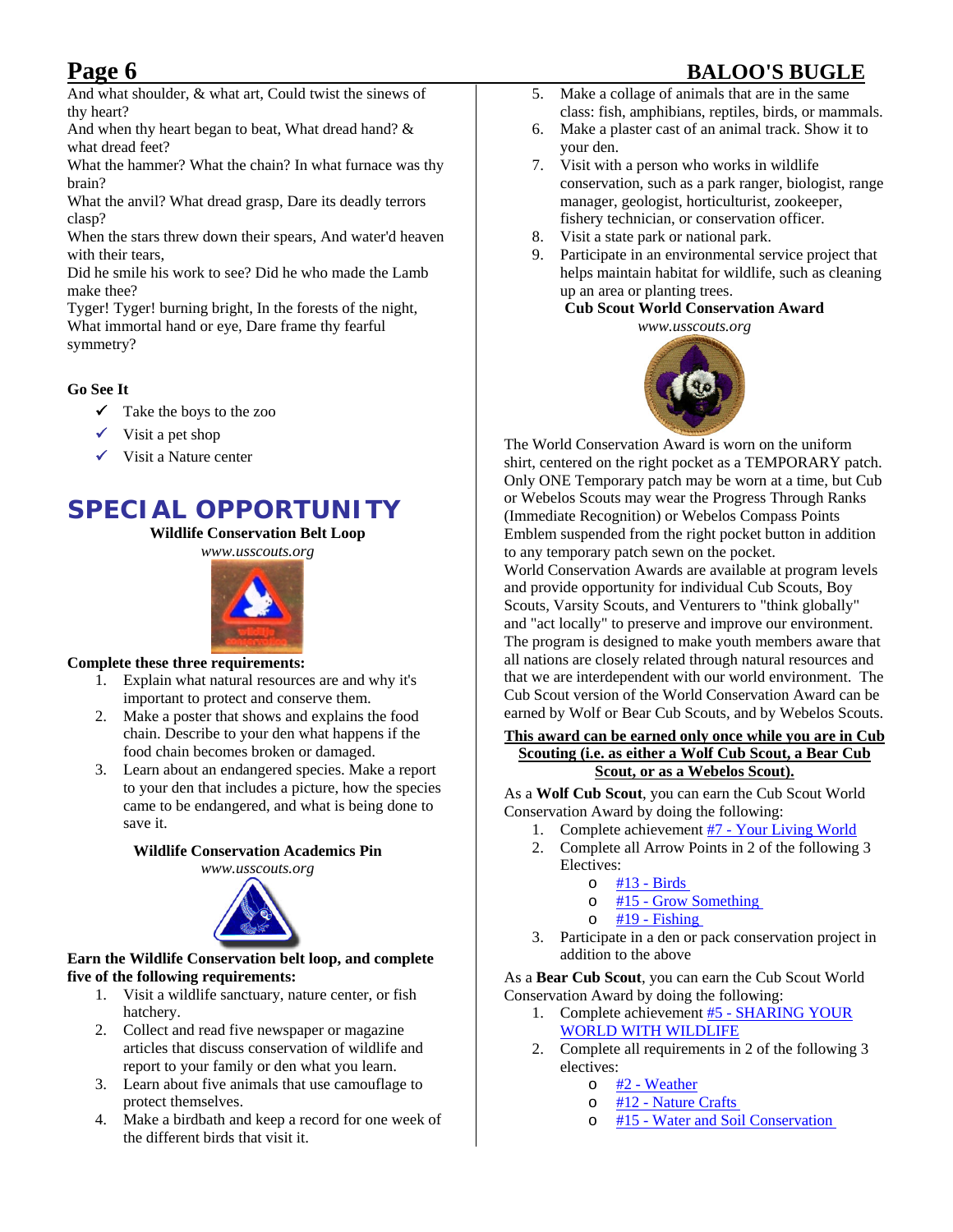- Page 7 BALOO'S BUGLE
	- Participate in a den or pack conservation project in addition to the above

As a **Webelos Scout**, you can earn the Cub Scout World Conservation Award by doing the following:

- 1. Earn the [Forester activity badge.](http://usscouts.org/advance/cubscout/outdoor.html#Forester)
- 2. Earn the [Naturalist activity badge.](http://usscouts.org/advance/cubscout/outdoor.html#Naturalist)
- 3. Earn the [Outdoorsman activity badge.](http://usscouts.org/advance/cubscout/outdoor.html#Outdoorsman)
- 4. Participate in a den or pack conservation project.

## **Boys' Life Reading Contest**  Enter the 18th *Boys' Life* Reading Contest Now!



Write a one-page report titled "The Best Book I Read This Year" and enter it in the *Boys' Life* 2005 "Say Yes to Reading!" contest.

The book can be fiction or nonfiction. But the report has to be in your own words—500 words tops. Enter in one of these three age categories: 8 years old and younger, 9 and 10 years old, or 11 years and older.

First-place winners in each age category will receive a \$100 gift certificate good for any product in the Boy Scouts Official Retail Catalog. Second-place will receive a \$75 gift certificate, and third-place a \$50 certificate.

Everyone who enters will get a free patch like the green one above. (The patch is a temporary insignia, so it can be worn on the Boy Scout uniform shirt. Proudly display it there or anywhere!) In coming years, you'll have the opportunity to earn the other patches.

The contest is open to all *Boys' Life* readers. Be sure to include your name, address, age and grade on the entry. Send your report, along with a business-size, self-addressed, stamped envelope, too:

> *Boys' Life* Reading Contest, S306 P.O. Box 152079 Irving, TX 75015-2079

For more details go to [www.boyslife.org](http://www.boyslife.org/) Entries must be postmarked by Dec. 31, 2005.

## **GATHERING ACTIVITIES**

*Note on Word Searches, Word Games, Mazes and such – In order to make these items fit in the two column format of Baloo's Bugle they are shrunk to a width of about 3 inches. Your Cubs probably need bigger pictures. You can get these by copying and pasting the picture from the Word version or clipping the picture in the Adobe (.pdf) version and then enlarging to page width. CD* 

### **Word Scramble**

*Baltimore Area Council*  rfegrafi okymne

| gteri      | eahcteh      | aecml     |
|------------|--------------|-----------|
| uflbfao    | rngtuonau    | zleagel   |
| allege     | rltute       | oilalrg   |
| nocraco    | areb         | larlgoait |
| agroknao   | octbba       | oflw      |
| kneas      | baeevr       | ukskn     |
| ohkocwcdu  | mussopo      | lmlaa     |
| icohorrnes | ptsppaioohmu | uoesm     |

#### **Answers** (Not in order!!!)

alligator, bear, beaver, bobcat, buffalo, camel, cheetah, eagle, elephant, gazelle, giraffe, gorilla, hippopotamus, kangaroo, llama, monkey, mouse, opossum, orangutan, raccoon, rhinoceros, skunk, snake, tiger, turtle, wolf, woodchuck

#### **Zoo Jumble**

*Alapaha Council*  The animals at the zoo got mixed up! See if you can straighten them out.



### **Cub Scout Word Search**

*Alapaha Council*  Search forwards, backwards, up, down, and diagonally.

|  |  |  |  |  | O J Z O T M K L N M R K |  |
|--|--|--|--|--|-------------------------|--|
|  |  |  |  |  | C J U I J T S A Z O A A |  |
|  |  |  |  |  | J V G N V X H Y C W E A |  |
|  |  |  |  |  | A E P B G K C Z I G B K |  |
|  |  |  |  |  | R L L A E L J O O L A B |  |
|  |  |  |  |  | H L E R C W E V B I A P |  |
|  |  |  |  |  | F J E K F K D S Z D U U |  |
|  |  |  |  |  | U H Q L A N B R I Z O O |  |
|  |  |  |  |  | S K O N U V K R G F D A |  |
|  |  |  |  |  | R W L U E H S G K C G X |  |
|  |  |  |  |  | R W J J C E B U L L N C |  |
|  |  |  |  |  | C U B S C O U N C I L A |  |

| AKELA   | <b>BALOO</b> | <b>BEAR</b> |
|---------|--------------|-------------|
| COUNCIL | <b>CUBS</b>  | JUNGLE      |
| KAA     | MOWGLI       | <b>PACK</b> |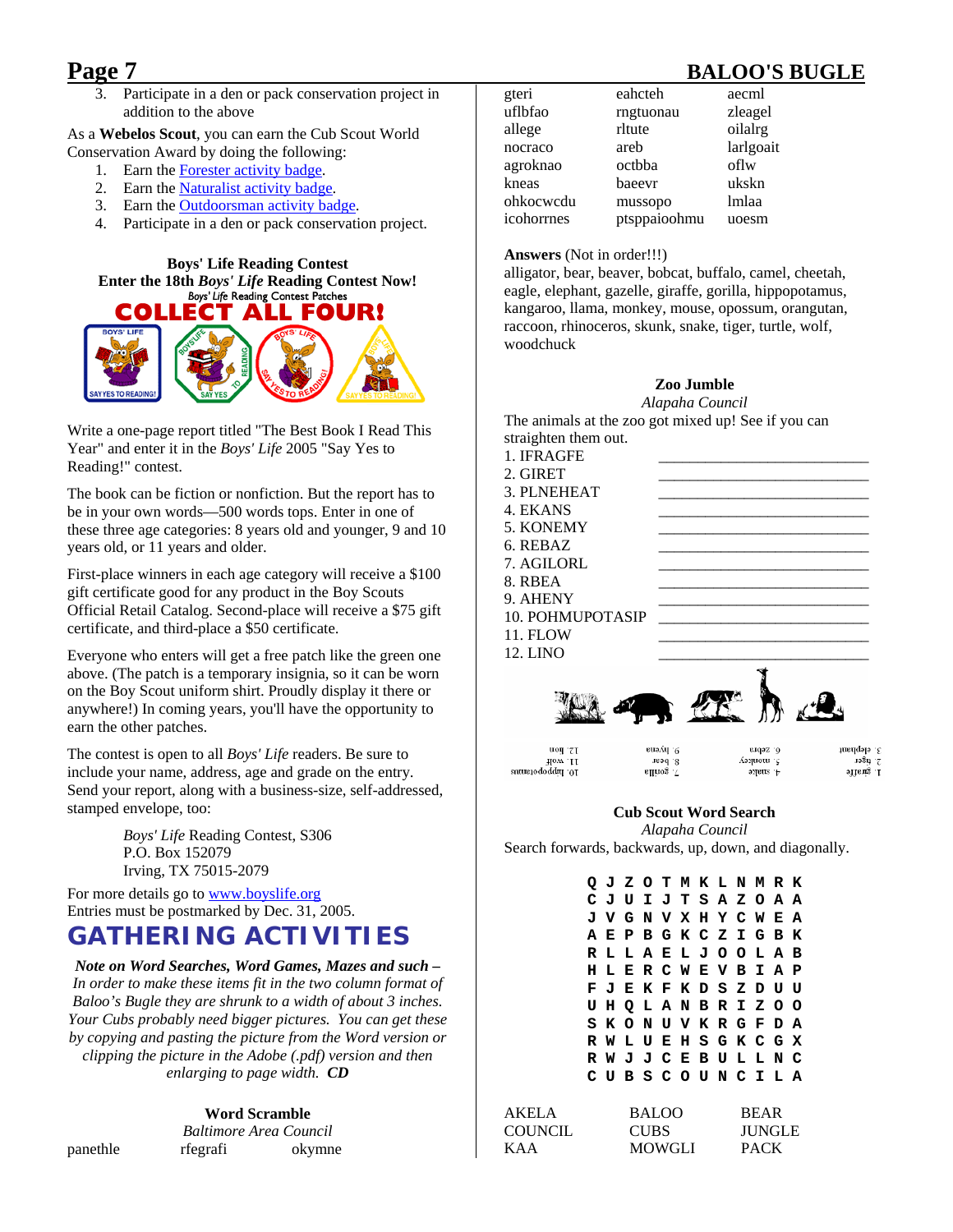SHERE KHAN TIGER WOLF ZOO

### **Double Letter Animals**

*Greater St. Louis Area Council* 

Many animals have double letters in their names. Look at the descriptions listed on the right, and then fill in the missing letters to complete the animals' names.

 $1. AA$  \_ \_ \_ \_ \_ \_

A long nosed animal that eats ants and termites.<br>2.  $_{\text{---}}$  – FF  $_{\text{---}}$ 

- - A tall, spotted animal with a long neck.
- $3. - - -$ <u>EE</u>

A graceful animal creature with antlers that lives in the Arctic.

 $4. - P$ PP  $-$ 

A bulky animal with short legs & loves to wallow in the water.

 $5.$   $_{---}$   $_{---}$   $_{LL}$   $_{-}$ 

An insect eating animal with an armor- like shell.

- $6.$   $00$ 
	- An animal that uses it powerful hid legs and tail to hop in leaps and bounds.
- $7. -$  SS  $-$

An animal that plays dead when it is scared.

8.  $00$ 

A male chicken that crows at sun rise.

 $9. -TT ----$ 

A reptile that makes a warning sound with its tail before striking.

 $10. - 00$ 

The largest and most intelligent monkey found in Africa and Asia.

 $11.$   $E$ =

A woolly animal found on a ranch.

 $12. 00$   $-$ 

A large bird that is similar to a duck.

13. 00

Also known as the groundhog, this animal lives in an underground den.

 $14.$   $\_$  CC  $_{---}$ 

This masked furry creature and bushy tail that hunts for food at night

15. LL  $_{---}$ 

An animal that looks like a small camel without the hump.

### **Answers**

| 1. Aardvark  | 6. Kangaroo    | 10. Baboon    |
|--------------|----------------|---------------|
| 2. Giraffe   | 7. Opossum     | 11. Sheep     |
| 3. Reindeer  | 8. Rooster     | 12. Goose     |
| 4. Hippo     | 9. Rattlesnake | 13. Woodchuck |
| 5. Armadillo | 14. Raccoon    | 15. Llama     |



**Zoo Animals**  *San Gabriel Valley Council* 

**U F B J S C N H B T P F O G T N A H P E L E R K Z O I W G I R A F F E R B R A B E M B T R P L M H I P P O P O T A M U S Q L T F L A M I N G O E J L I O N N U G Z I A C S A R B E Z D E Q F E O Z E H K M E B R F B W A W S Z S Q E Q G Z M E O** 

### **Words**

| CHIMPANZEE | <b>GORILLA</b>      |
|------------|---------------------|
| ELEPHANT   | <b>HIPPOPOTAMUS</b> |
| FLAMINGO   | <b>LION</b>         |
| GRAFFE     | SEAL                |
| TIGER      | <b>ZEBRA</b>        |

## **OPENING CEREMONIES**

#### **AKELA AND BAGHEERA THE PANTHER GATHER THE PACK**

*Longhorn Council* 

Form dens at four corners of the room or area. Akela (Cubmaster) and Bagheera the Panther (Assistant Cubmaster or Den Leader) face each other across the area. AKELA: Look well, O wolves, look well!!

BAGHEERA: Tis quiet in the jungle, And time for the pack to meet. Come tigers, wolves, bears, and Webelos of every color, Gather at the council seat.

DENNERS: We the wolves of Den 1 come, Bagheera, We the tigers of Den \_\_ come, Bagheera, etc. (Dens form circle around Bagheera)

BAGHEERA: Akela from the north, from the south, from the east, from the west, the pack has gathered at your request.

(Akela and Bagheera salute. Bagheera leaves the circle and Akela enters. Akela leads the grand howl followed by the Pledge of Allegiance and the Cub Scout Promise.

## **Page 8** BALOO'S BUGLE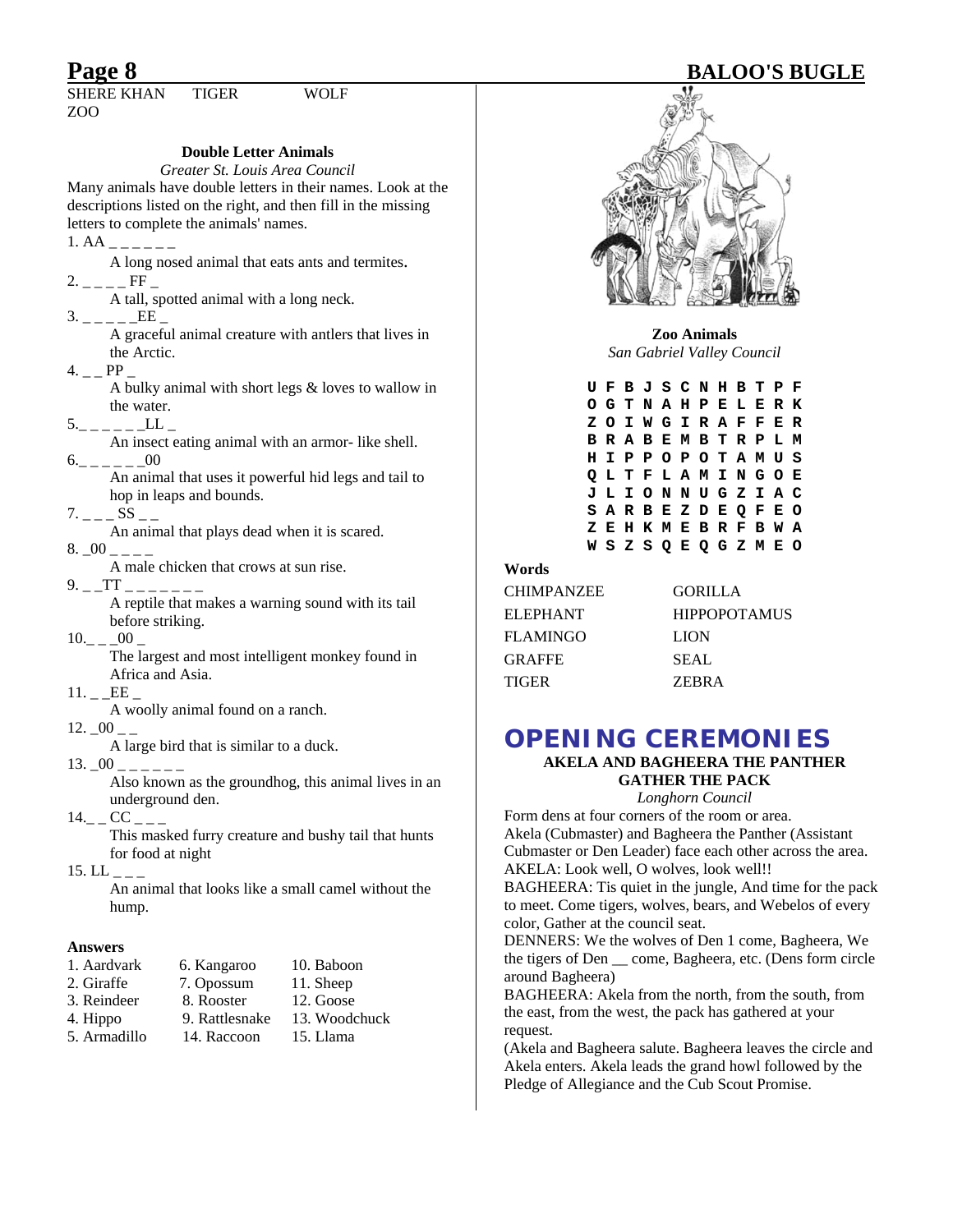## **Page 9 BALOO'S BUGLE**

#### **The Cub Scout Trail**  *Longhorn Council*

PROPS NEEDED: Tepee or tent, 2 large boxes to make store and mountain, 5 cardboard signs that read Bobcat Store, Wolf Tunnel, Bear Mountain, Webelos Bridge, and Rugged Road.

SETTING: A simulated trail with the tepee standing at the beginning, four signs held along the way by Cub Scouts, and Den Chief at the end with the fifth sign. Blue and gold crepe paper streamers are wound around the sings marking the trail. Akela, attired in an Indian blanket and headband, is at the tepee. The prospective Cub Scouts wear an old baggy shirt and hat over the uniform as he steps up to meet Akela. AKELA: Can I help you?

BOY: I'm on my way to manhood.

AKELA: Come! Let's follow the blue and gold trail. It's the best way. First, we'll stop at the Bobcat Store and get prepared for the journey.

(Boy(s) duck down and remove old shirt and changes to a Cub Scout cap at sign 2.)

CUB SCOUT: (at sign 3). I hope there aren't any real wolves here.

CUB SCOUT: (at sign 4). A mountain - wow! Are you sure this the best way?

AKELA: You are doing fine. You're well on the way. (At sign 4) I must go to help others now. Good Luck!

CUB SCOUT: (Salutes) Thank you for your help (After crossing bridge he says) This is the end of the trail. Is this manhood?

DEN CHIEF: No! You're getting close. Just follow the rugged road to Scouting. But first let us salute our flag. (Lead the Pledge of Allegiance, then Cub Scout goes off stage)

### **THE WONDERFUL ZOO OF LESTER MCGOO**

*(by Debbie Summerhalder, Utah National Park Council)*  This is written in the style of Dr. Seuss. It can be read by one leader, divided into parts and read by two or more leaders, or even read by Cub Scouts. For a fun twist, ask the boys to draw pictures of the "animals" prior to the pack meeting, then display them at the appropriate point. (This can be used as a puppet play--either omit the last two lines or rewrite them. Using their imagination, boys can make stick puppets.)

I know a boy named Lester McGoo, Who has so many pets, his yard looks like a zoo. Now Lester doesn't have mice, dogs, or cats, Or birds or fish or anything normal like that. His pets are exotic, different, never before seen. You might think you were in a very weird dream! There's a Blabber-labber-loo, spotted orange and green, With the longest neck that you've ever seen. The Zizzer, the Zazzer, the Zuzz and the Zee Have tails filled with eyes, and they're looking at me. There's a Burple that's purple, a Zed that is red, And the black Koo-ba-lack has a horn on his head. There are tall Glubes and short Lubes and miniature Knubes, Smiley faced Waller-lubes who are really cool dudes. Now I haven't the time to tell of the Zorks, The Quoobers, the Darnoos or the Goo-ga-ma-rorks.

So after this meeting, visit Lester McGoo, You'll be awed and amazed at his very odd zoo. Tonight we'll have fun learning all about our pets, We'll sing and play games and have fun, you can bet! But don't be surprised if, peeking through the door, You see Lester McGoo and his blue Scout-a-roar!

#### **Nature Opening**

*San Gabriel Valley Council* 

The Cub leader gives each boy a candle and a slip of paper. As each Cub steps forward to light his candle, he reads his phrase. Use this before an outing. Cub #1: We are to see nature's treasures. Cub #2: We will help maintain nature's balance. Cub #3: We will observe and learn from nature's animals. Cub #4: We will help maintain nature's resources. Cub #5: We will protect them from harm. Cub #6: We will follow the laws of nature.

**Zoo Adventures Flag Ceremony** written by Julie Byler Carlson *San Gabriel Valley Council* 

This month we will be learning about the Animals we can see at the zoo. These animals are exotic and come from all over the globe. Although we may feel sad to see these animals are not free, many of them wouldn't even be alive if it weren't for some zoos whose main purpose is to help prevent further extinction of animal species. As their numbers increase, it is their hope to one day liberate the animals into the wild as they were meant to be, free. Join me as we celebrate their freedom and ours, by pledging our selves to our country's symbol of freedom, our flag.

### **Jungle Book Opening**

*Baltimore Area Council* 

**Cub #1 -** The Jungle Book, written by English author and poet Rudyard Kipling; was written in the last part of the 19th century. The Mowgli stories at the beginning of Jungle Book form the basis of the ideals and mystique of the first Cub Scout program started in England in 1916 by Lord Baden-Powell.

**Cub #2 -** The First Promise said: I promise to do my best: To be loyal to God, the King and the Law of the Wolf Cub Pack. To do a good turn to somebody every day.

**Cub #3 -** The First Law said: The Cub gives into the Old Wolf. (Akela) The Cub does not give into himself.

**Cub #4 -** Please join us in saying today's Cub Scout Promise and Law.

#### **Jungle Opening**

*Baltimore Area Council*  Begin with Cub Scouts in chairs. Baloo enters from the center of the hall and calls:

Listen, O Cubs of the jungle to these words of old Baloo.

On your left paw (Cubs turn to face left). Turn to follow the trails laid down for you.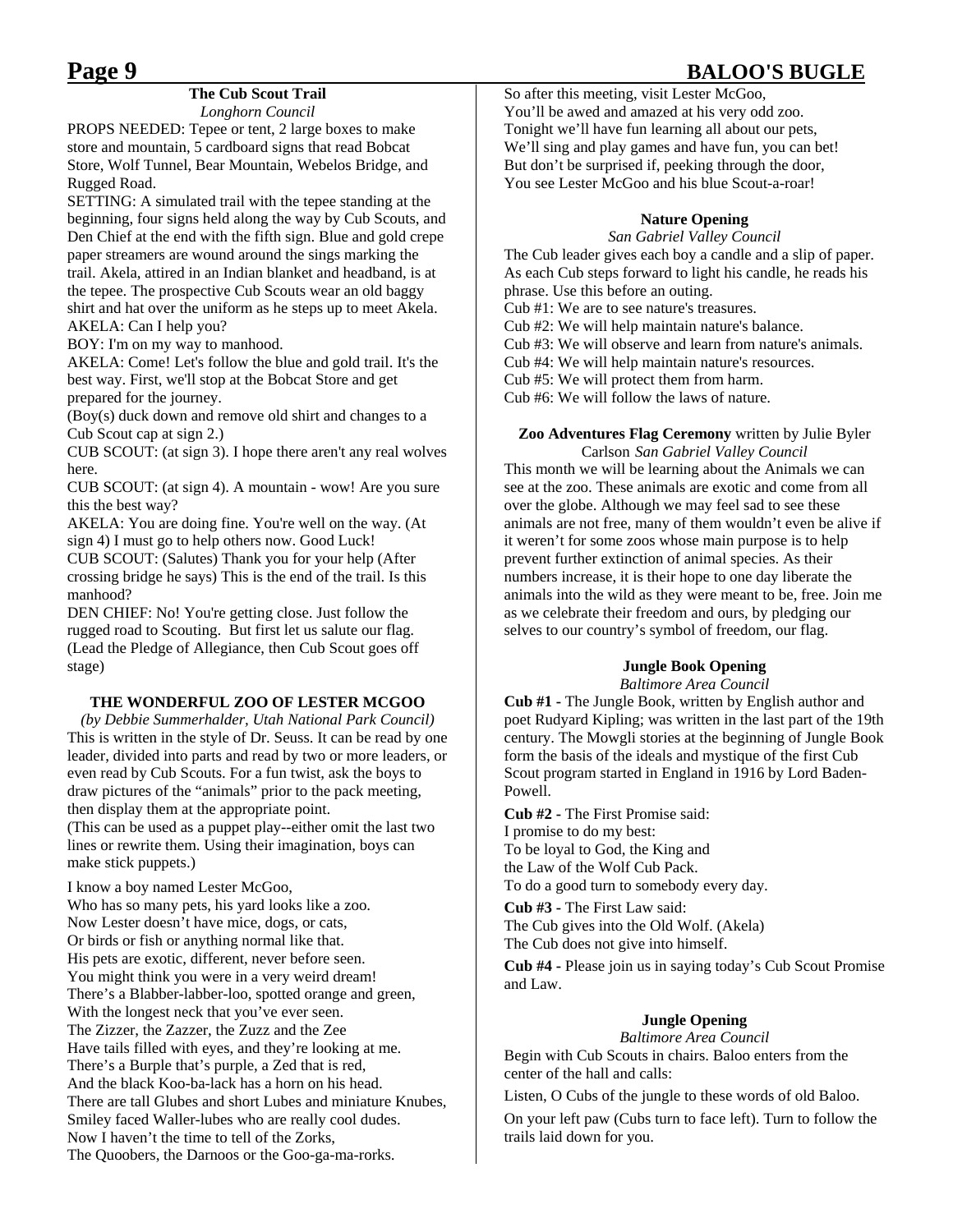## **Page 10** BALOO'S BUGLE

Now raise your voice to the jungle. Let the shadows echo it back: Once, twice, and again. Repeat the law of the Wolf Cub Pack.

At the final "pack," the Cubs start a slow, methodical march around the circle, repeating the Jungle Law three times - "The Cub respects the Old Wolf, The Cub respects himself". By the end, they are in a complete circle and Baloo can call, "Pack, Pack, Pack!

#### **Cub Scouting's Jungle of Fun**  *Baltimore Area Council*

The narrator, the spirit of Lord Baden-Powell, is a Den Chief in full uniform wearing a campaign hat. He reads the script while Cub Scouts in uniform come on stage one by one. Narrator: I represent the spirit of Lord Baden-Powell, the founder of Boy Scouting. I am also the spirit of Boy Scouting past and present. Here is our future . . . the Cub Scouts of America.

(First boy enters in complete uniform)

Narrator: The two colors of the Cub Scout uniform have a meaning. Blue stands for truth and loyalty; gold for good cheer and happiness.

(Second boy enters carrying Wolf Book and Kipling's "Jungle Book. ")

Narrator: Early Cub Scout ceremonies were based on Kipling's Jungle Tales. When Cub Scouting was organized in America in 1930, Indian themes were used.

(Third boy enters with a craft project of wood.)

Narrator: Cub Scouting means fun. We have lots of fun and most boys like making things, real boy projects, things they can play with or that follow the monthly theme.

(Fourth boy enters carrying a nature collection.)

Narrator: Cub Scouts like to go on hikes and collect things for their nature collection or den museum. They like the outdoors.

(Fifth boy enters carrying a buddy burner.)

Narrator: Most boys like to go on picnics. All boys like to eat. It is even more fun when they can cook their own food. (Sixth boy enters, the smallest Cub Scout, holding the American Flag.)

Narrator: Cub Scouts are proud to be Americans. They are proud of their Flag. They are also proud of their pack flag (points to it) because it reminds them they are part of many years of Scouting. They belong!

Yes, I represent the past and the present. These boys, Cub Scouts now, are the men of tomorrow. They will be the preservers of our American heritage. Please stand and join us in singing "God Bless America."

## **PACK AND DEN ACTIVITIES DISCOVER NATURE**

*Santa Clara Area Council* 

No matter where you live, there is a world of undiscovered secrets of nature still waiting to be explored. This month our dens have …(briefly describe some of their theme activities). There are many more interesting activities to help Cub Scouts learn more about the world of nature and to develop

an appreciation of it. We have at our feet a vast continent to explore - a world to investigate and discover. It is as near as your own backyard, a nearby park, the woods and fields or even a country road. These places are inhabited by many kinds of insects, birds, plants, animals, trees and other forms of life. Continue exploring the world of nature and you will find many wonderful things! Boys will also enjoy making an etching of the headstone. Many tombstones have interesting quotes or sayings. Hold a piece of paper over the stone and rub the side of a pencil lead back and forth across the paper with gentle pressure.

#### **TREK THROUGH NATURE**

*Santa Clara Area Council* 

No matter where you live there is a world of undiscovered secrets of nature still waiting to be explored. Take a trek, a hike or a simple walk through your neighborhood park and become a naturalist studying all the nature around you. Take time and learn to develop an appreciation of all the nature that surrounds us.

#### **NATURE: EVERYWHERE AND ALL THE TIME**

*Santa Clara Area Council* 

It is exciting to learn about animals, birds and insects, flowers, and trees, rocks, soil, weather, water and stars! Nature is everywhere all the time-- -in cities, in the woods and fields, in the winter, spring, summer and fall. Nature is not confined by time and place--- it is everywhere. But where to begin? How to begin? All you need to start is an inquiring mind --- and eyes, ears, nose, and hands. Use all senses to gather information from the world about you. In the beginning we might just as well make up our minds that we are never going to know all there is to know about the subject. Remember that it is not so much knowing the names and identifying everything but the joy in making the discovery that counts. Nature is something we can enjoy no matter where we go in the world. Nature is something we should enjoy and respect. Let's step out into the world of nature.

#### **BIRD FEEDERS**

*Santa Clara Area Council* 

You can make a bird feeder from a variety of scrap items. Fill your completed feeder with seeds, suet, raisins, crumbs, etc., and tie it to a tree with heavy string or cord. 1. Cut a hole in the lower side of a plastic bleach bottle, which has been washed and rinsed well. Then glue the bottle

to an aluminum pie tin.

- 2. Use a mesh bag from onions or potatoes.
- 3. Scoop out an orange or a grapefruit.
- 4. Fill a plastic berry-basket with suet.
- 5. Roll a pinecone in peanut butter and seeds.

6. Cut a large square hole through two opposite sides of a milk carton, leaving a border on all four sides. Lay a dowel across the bottom and secure it with string.

7. Remove the cardboard tube from a coat hanger. Insert the open ends of the wire into a corncob.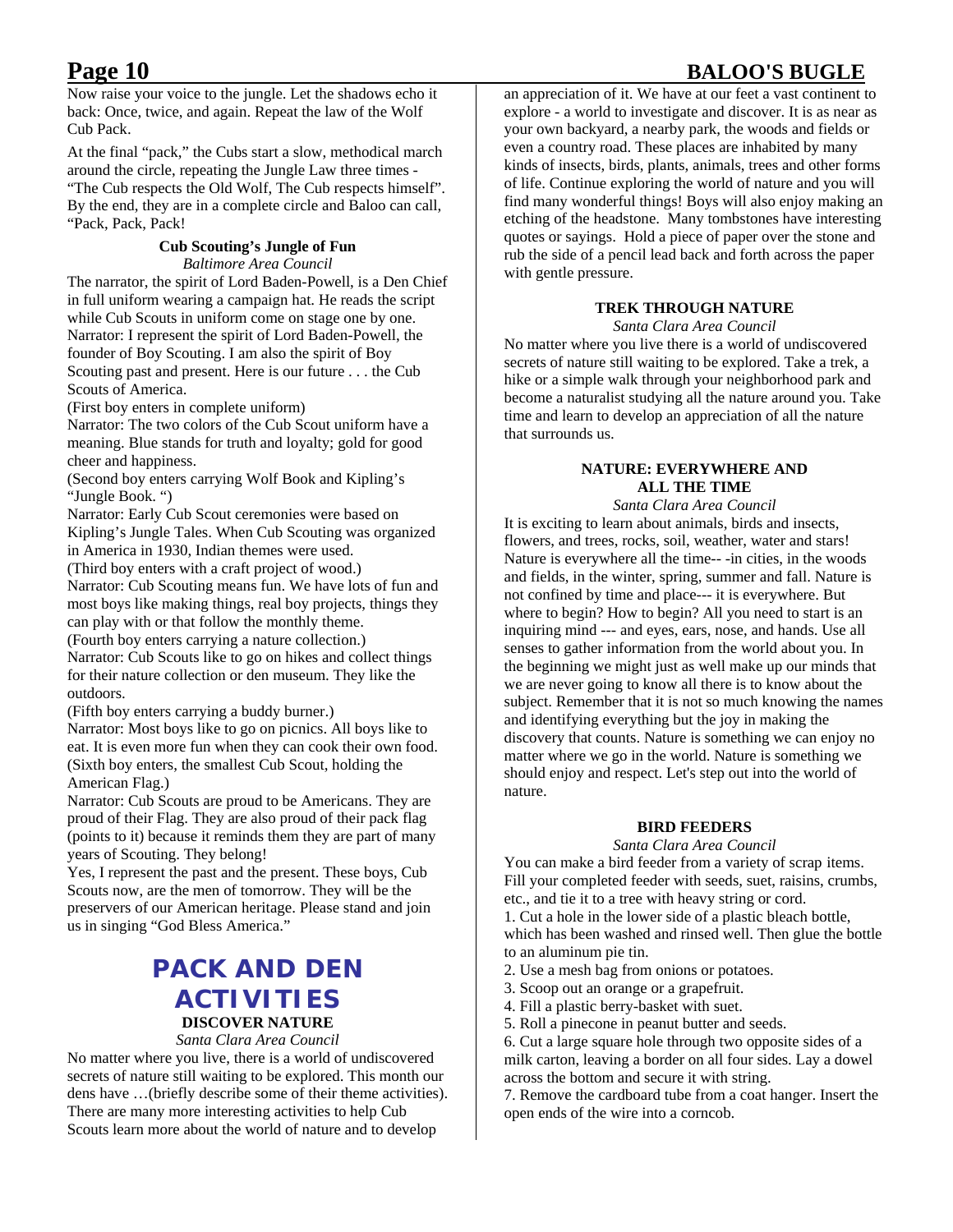### **EAGLE PICTURE**

*Santa Clara Area Council* Design the body and wings of the eagle by overlapping leaves. Cut the head of the eagle from construction paper. The leaves may be painted lightly with brown tempera.

#### **Tibetan Zoo Memorization Trick**

*Sam Huston Area Council* 

This is a popular challenge for summer campers. "See if you can memorize this list of things that you might see at the zoo." And a strange zoo it is. Start with saying the first line and have them repeat it. Then say the first and second before they repeat it. Then the first three in order, etc. If Baloo can memorize this and deliver it, it is a lot more fun.

- 1 hen
- 2 ducks
- 3 Canada geese
- 4 rumbling rhinos
- 5 corpulent porpoises
- 6 pairs of snow leopards
- 7000 school kids who forgot their lunch money
- 8 spider monkeys from the ancient forest canopies of Zimbabwe
- 9 emanating, ruminating, fulminating wart hogs, with particularly puny pairs of tusks
- 10 prancing, parading, preening peacocks, who scratch, peck and squawk…all at the same time.

#### **Sweet Gum Mouse**  *Alapaha Council*



*Almost all the supplies can be gathered on a nature walk for this Sweet Gum Mouse.* 

**Materials** 

Sweet gum pod/ball with stem, Dried (without seeds) Acorn or other small nut 2 (5 MM) Wiggle eyes Tacky glue or Low temp glue gun 2 tiny Brown pom-poms Dried pine needles **Scissors** Slice of dead tree branch or other piece of wood for base (about 1/2" thick and 2" across) **Instructions** 

Glue the pod to the wood with the stem sticking out. The stem will be the tail. Glue the acorn to the other end of the pod, slightly at an angle for the head. Glue on the wiggle eyes and then the pom-poms for the ears. Cut the dried pine needles to the desired size and glue on for the whiskers.

# *Sam Huston Area Council*   $16$

 $\overline{24}$ Each boy can make his own personal work surface, so that when he is doing any kind of art or craft he can use it to work on top of and not have to worry about damaging a table or having to share table space. They can also be easily stacked and stored.

To makes 12 work boards.

#### **Materials:**

One 4'x 8' sheet of 3/8" plywood

Hand saw and Coping saw

Wood stain (optional)

Sandpaper, Pencil

Using a handsaw, mark and cut the plywood into twelve 16"x 24" boards.

Mark rounded corners with a pencil and the edge of a drinking glass, and cut with a coping saw.

Sand the edges until they are very smooth. Wipe off all sawdust and stain the boards on all sides and edges with a light colored stain. Let dry overnight before using.

### **TIGER DECORATIONS**

*Sam Huston Area Council* 



#### **Materials:**

Paper plates (smooth kind) Orange tempera paint Black markers, white pipe cleaners White construction paper Scissors, crayons, white craft glue Cut out the eye and ear shapes and color them. Paint the back of the plates orange. When dry, draw the strips with marker. Glue on the ears and eyes, bend a pipe cleaner and glue on to make the mouth.

Or make a paper bag tiger puppet.

#### **Magnetic Animals**

*San Gabriel Valley Council*

These bendable, fuzzy magnetic animals are simple to make and great to play with later. They make wonderful refrigerator magnets that you can pose in incredible ways. If you make more than one, you can create an adorable group of critters. Remember to keep all magnets away from computers. Supplies needed:

### **Page 11** BALOO'S BUGLE **PERSONAL WORK SURFACES**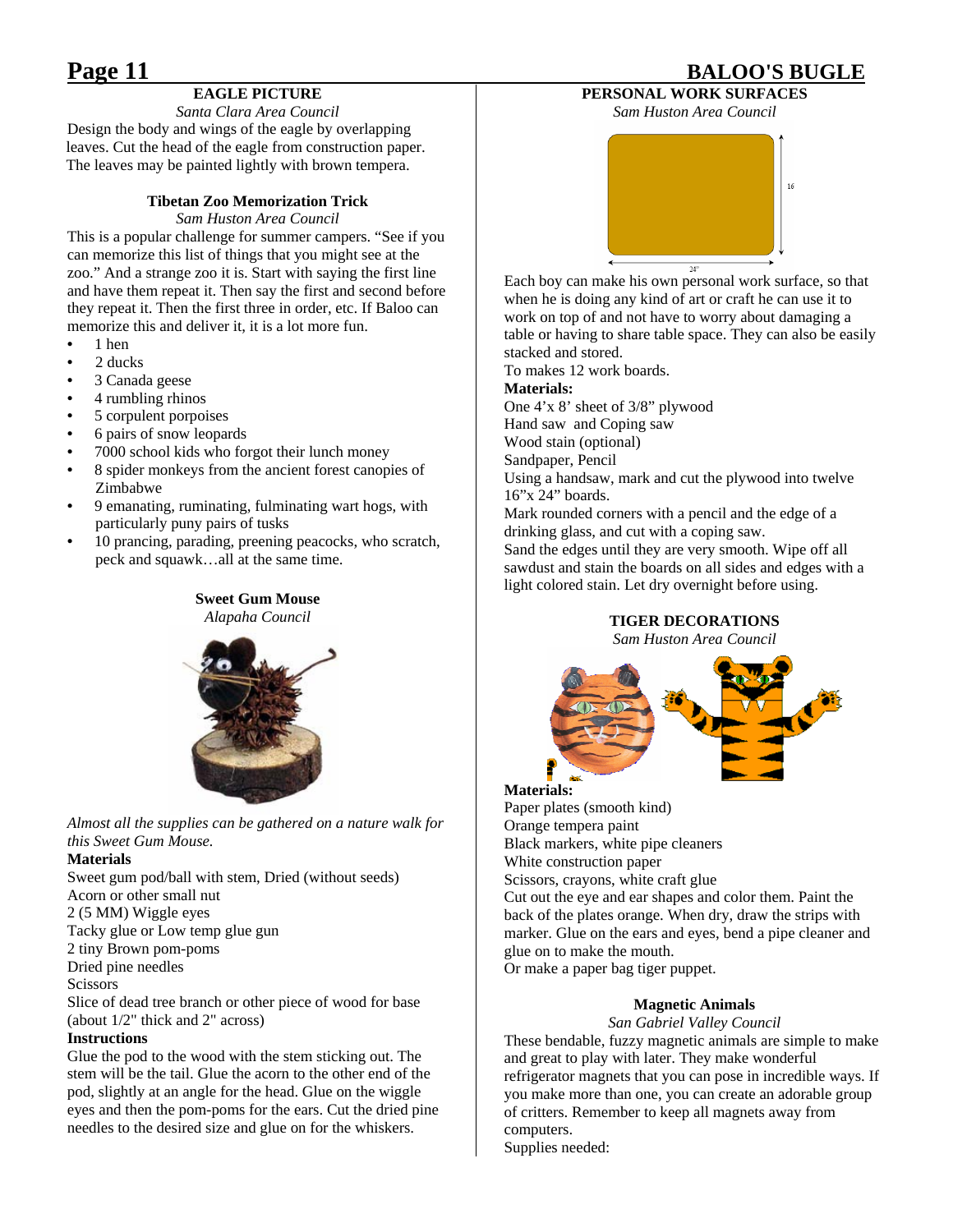Colored pipe cleaners (the thick, fuzzy ones and the metallic ones are great for this project)

 Small doughnut-shaped magnets, some tiny, some larger (available at hardware stores)

An old scissors or wire cutter to cut the pipe cleaners



1.Twist two long pipe cleaners together to make a sturdy double pipe cleaner.

2. Attach the long double pipe cleaner to a large, doughnutshaped magnet (this will

be the monkey's head, body, and tail). Wrap the pipe cleaner around the magnet a

few times to secure it.

3. Twist a second long pipe cleaner tightly around the other pipe cleaner (this will

form the monkey's long arms). Attach a small, doughnutshaped magnet to the end

of each arm (these magnets will be the monkey's hands).

4. Twist a third, shorter pipe cleaner tightly around the body pipe cleaner (this will

form the monkey's short legs). Attach a small, doughnutshaped magnet to the end

of each leg (these magnets will be the monkey's feet) and the tail.

**5.** You can now pose your monkey in any way you'd like, attaching it to the

refrigerator or other iron or steel surfaces.

### **Wolf Desktop Organizer**

*San Gabriel Valley Council* 1 cereal box , Scissors, Pencil, 1 or 2 large brown grocery bags White glue, Black marker, Poster paint, optional **Directions:** 

1. Cut the cereal box into two triangle-shaped pieces by cutting from the bottom corner to the opposite corner at the top. You may want to get an adult to help you with this. 2. The bottom triangle of the box will be the wolf's body (you could also use the top to make a second wolf if you want to). You can leave the inside the color of the box, or you can paint it with poster paint, if you want to have a colorful wolf.

## **Page 12** BALOO'S BUGLE

3. Cut apart a brown paper grocery bag and lay one side on your work surface, plain side up. Using your pencil, trace around the bottom edge and side edge of the box triangle on the brown paper, to make two strips. Cut these strips out, leaving about ½ inch (1.3 centimeters) extra on each side of the tracing.

4. Glue the two brown paper strips to the bottom and side edges of the box, folding the extra paper along the edges onto the sides of the box.

5. Lay out another side of the brown paper bag on your work surface, plain side up. Using the pencil, trace around the two flat triangle sides of the box. Cut out those triangles.

6. Glue the two brown paper triangles (plain side facing you) onto the sides of the box. The box should now be covered on all sides with brown paper.

7. Using what's left of your brown paper bag, or a new one if you need to, draw the shape of a tail for the wolf, with notches along the sides to make it look fringed, and the shapes of two pointed ears. Cut out the tail and ears.

8. Glue the tail to the underside of the box at the open side, so it points backward from the opening. Glue the ears to the sides of the box, towards the top where the head is. 9. Use the black marker to draw the legs and feet on either side of the box, as if the wolf is sitting. Then draw the eyes on either side.

10. Now you have a howling wolf that can sit on your desk and hold your important papers, homework, or letters!

## **AUDIENCE PARTICIPATIONS**

**Goin' On a Lion Hunt** 

*Longhorn Council* 

[Audience echoes each line and sets up clap/lap-slapping rhythm.]

Goin' on a lion hunt. (Other obstacles) Goin to catch a big one. Sticks. [Snap fingers.] I'm not afraid. Tree. [Make gestures climbing up and down.] Look, what's up ahead? Gate. [Make gate-opening gestures.] Mud! [Make sloshing sounds and move hands as if slogging.] River. [make swimming gestures.] Can't go over Cave. [Go in it and find lion. Reverse all motions Can't go under it. quickly to get home.] Can't go around it. Gotta go through it.

### **The Mighty Hunter**

*Baltimore Area Council*  **MIGHTY HUNTER** – Ready, aim (get ready to shoot) **LION** – Loud roar **TARZAN** – A-a-a-a-a-a-a-a-ahhhh! (Tarzan yell) **JEEP** – Beep, beep! **CHEETAH** – Chee, chee, chee (with monkey movements) Last August, a **MIGHTY HUNTER** decided to go on a **LION** hunt in the deep, dark jungles of India. The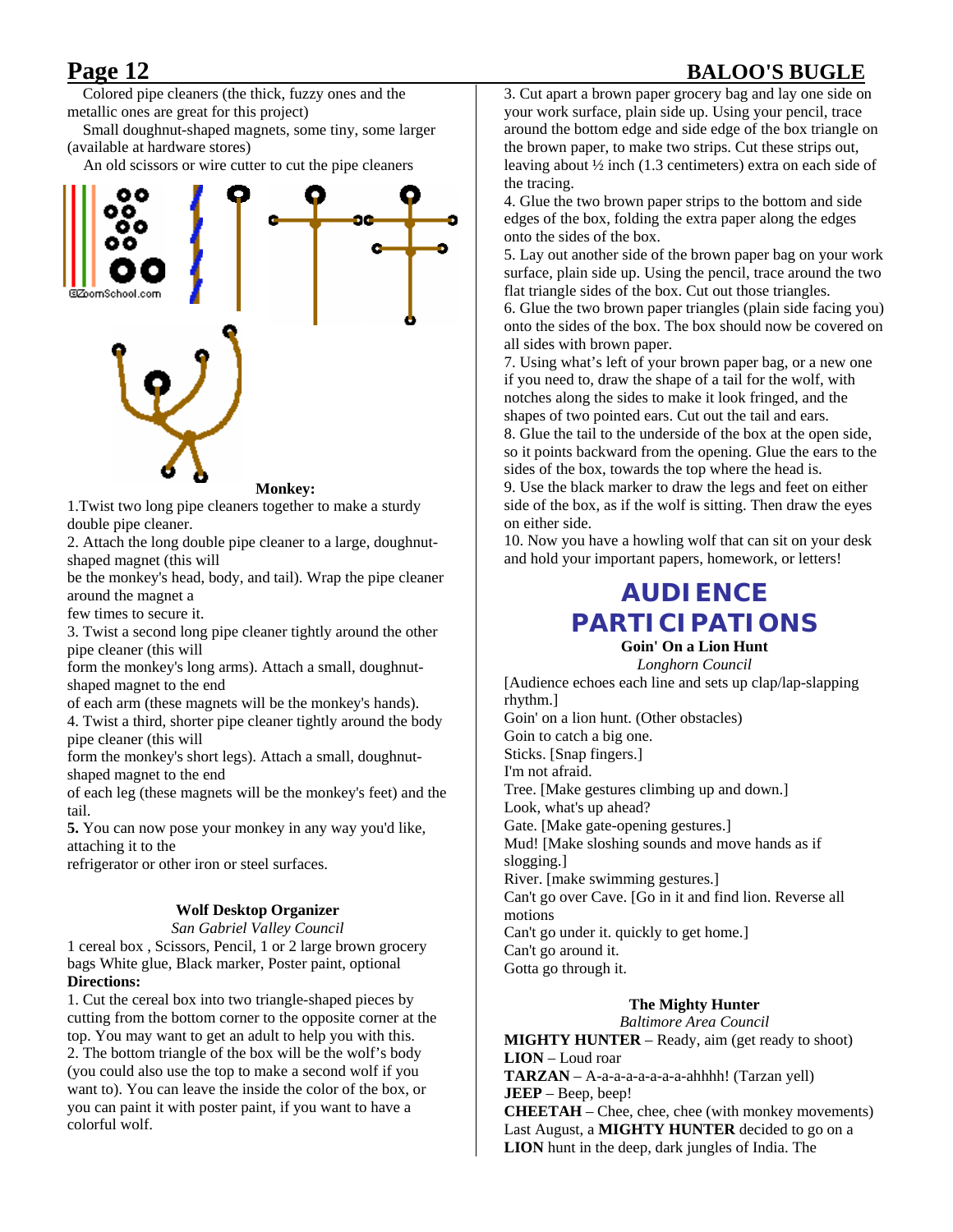## **Page 13** BALOO'S BUGLE

**MIGHTY HUNTER** boarded the plane en route to India, day dreaming about this exciting **LION** hunt. A long flight brought the **MIGHTY HUNTER** to the deep, dark jungles of India. And who should meet the plane but the famous **TARZAN** and his chimp friend, **CHEETAH**. **The MIGHTY HUNTER** was delighted to meet the much talked about **TARZAN**. **CHEETAH** proved so much fun to play with that the **MIGHTY HUNTER** almost forgot about the **LION** hunt.

The next morning, **TARZAN** woke the **MIGHTY HUNTER**, telling him that **CHEETAH** had prepared a breakfast feast. They ate plates and plates of anaconda eggs, wild boar bacon, gazelle milk and fresh jungle fruit, picked right from the trees around them. **CHEETAH** was a very good cook. After the fantastic breakfast, the **MIGHTY HUNTER** prepared himself for the **LION** hunt. He made sure all the provisions were in the **JEEP**, and checked his gun to make sure he had enough ammunition. With his jungle hat on his head, and his gun in hand, the **MIGHTY HUNTER**, along with **TARZAN** and **CHEETAH**, set out on the **JEEP** for the much anticipated **LION** hunt. It was almost noon when **CHEETAH** started making strange noises and started jumping up and down wildly. **TARZAN** told the **MIGHTY HUNTER** that **CHEETAH** could smell a **LION**. The **MIGHTY HUNTER** took a deep breath and could feel his heart beat faster and faster. **TARZAN** jumped out of the **JEEP**, with **CHEETAH** close behind. The **MIGHTY HUNTER** followed closely, and, watching carefully, he saw **TARZAN** point to a group of trees about 60 feet away. Almost hypnotized, the **MIGHTY HUNTER**, **TARZAN** and **CHEETAH** watched as a tiny **LION** cub stepped out from behind the trees and inched his way closer to the group.

**TARZAN** carefully walked to the tiny cub and picked him up. **TARZAN** looked everywhere for the **LION**'s mother, but she was nowhere to be found. Perhaps she had heard the **JEEP** coming and hid the cub, then ran away. The **MIGHTY HUNTER** realized they had saved the life of the **LION** cub.

**TARZAN** was not surprised when the **MIGHTY HUNTER** announced that his hunting trip was over. Instead of the **MIGHT HUNTER** taking home a **LION** head trophy, he took home a real live **LION** cub for the zoo. That way, many people could enjoy watching the **LION** cub grow up. But what a surprise awaited the **MIGHTY HUNTER**. As he walked up the boarding ramp to this plane, **CHEETAH** ran after him, jumped into his arms, and planted a big, wet kiss right on the cheek of the **MIGHTY HUNTER**.

### **Mowgli Goes To Pack Meeting**

*Baltimore Area Council*  Have the audience give the correct response or sound to the following words as they are read in the story. **Mowgli:** Laugh **Baloo:** Growl **Wolf Cubs:** Howl **Pack:** Say 'Do Your Best' **Jungle:** Scratch under arm pit make a sound like a monkey. Once upon a time there was a young man cub named **MOWGLI.** He lived in the JUNGLE with his animal friends, the **WOLF CUBS**. One day when the WOLF

CUBS, and **MOWGLI** were old enough, father wolf took them to the Council of the Pack.

Their Cubmaster Akela was a strong and cunning wolf. Akela the Cubmaster called the **PACK** together. **BALOO** the den leader told Akela the Cubmaster that MOWGLI and his young **WOLF CUBS** had been very busy since their last **PACK** meeting, and they were now ready to receive their awards for learning the Law of the **PACK**.

**MOWGLI** and the young **WOLF CUBS** liked their monthly meetings with the **PACK**. Because Cub Scouting helped **MOWGLI** and the young **WOLF CUBS** fulfill their desire for adventure, and allowed them to use their vivid imaginations while taking part in skits, games, field trips, service projects, outdoor activities, and many more fun filled activities, that was provided by the **PACK**.

## **ADVANCEMENT CEREMONIES JUNGLE BOOK**

*San Gabriel Valley Council*

Set the scene in a simulated cave or jungle. Or have it outside under some trees. Dress in your best safari gear or even as Akela the wolf or Baloo the bear.

AKELA: The following man Cubs have shown themselves worthy of the Wolf rank in our Pack. They have learned how to handle tools and how to display the flag, they knows how to be healthy and safe. They have learned to serve in the community and to conserve energy. They are physically active and like to

care for books. He has fun with his family and has collected useful and beautiful things. He obeys our country's laws and worships God. The members of the pack want him to have the mark of the Wolf. Call wolf cubs and parents up (Hand out patches).

AKELA: The following man cubs learned from the kindly bear Baloo, the secret name of the trees, the call of the birds, and the language of the air. Just a learned the things that required a little more skill, so have these Cub Scouts, as they have achieved the Bear rank.

Call bear cubs and parents up (Hand out patches).

## **Animals Are Important In Cub Scouting**

*Great Salt Lake Council* 

**PROPS**: Large pictures of the badges of rank. People have long admired and loved animals for their appearance, qualities, and character. The symbol of our century is an animal - the bald eagle. He is a beautiful bird and yet he is strong. Animals are important in Cub Scouting, too. (Display Bobcat card)

The Bobcat is a swift, skillful hunter, and the smallest of the wild cats. Bobcats in Scouting are the newest Scouts, who will learn skills and pursue the Wolf badge, will the following Cub Scout come forward to receive his Bobcat badge? (Award badge) (Display Wolf Card) The Wolf works in a group to hunt. The Wolf is a loyal animal that keeps the same mate for life.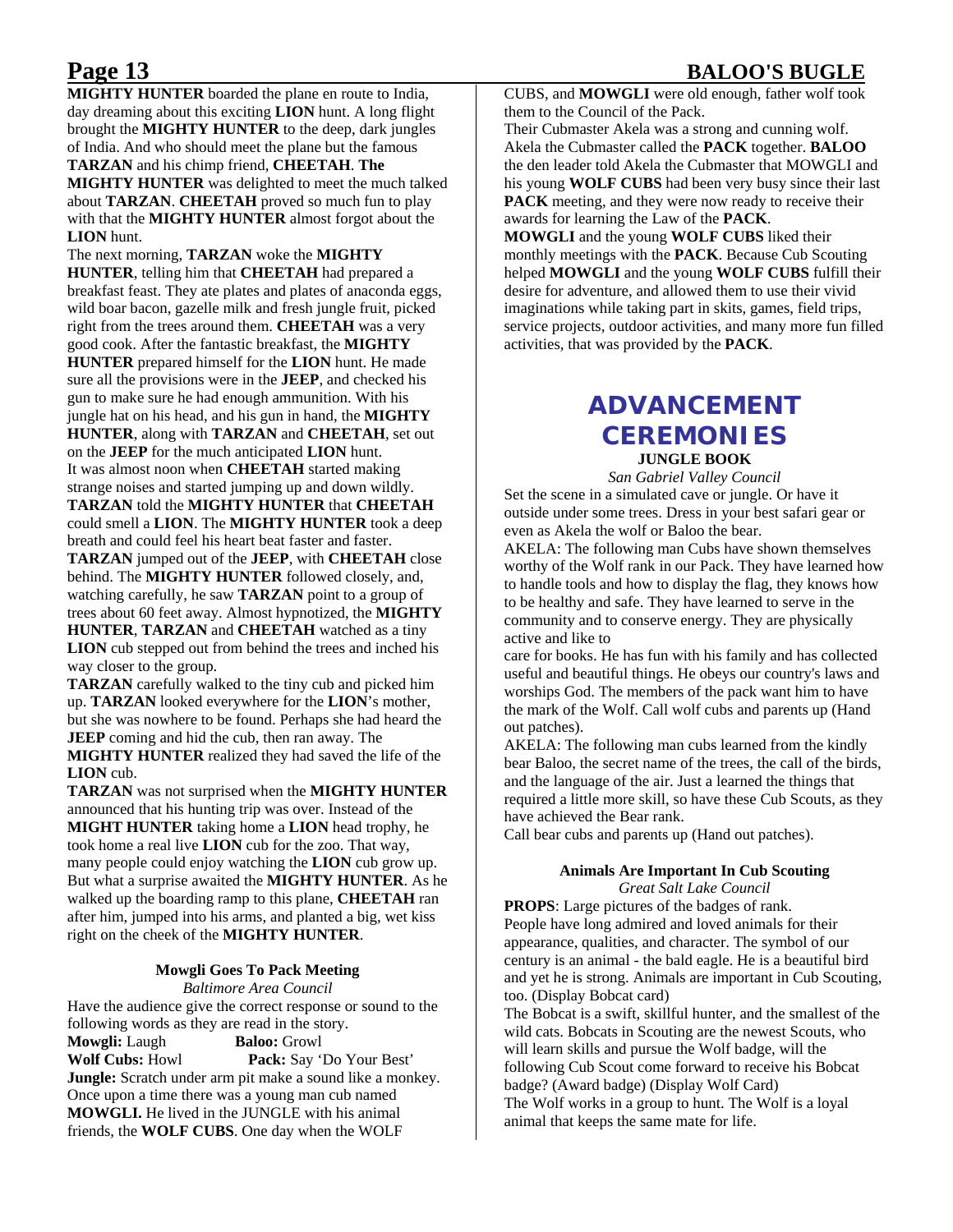## **Page 14** BALOO'S BUGLE

Wolves in scouting work in groups to learn leadership and develop skills. Will the following Cub Scout(s) come forward to receive his Wolf badge? (Award badge) (Display Bear Card)

The Bear is a large creature that can be fierce if angered, but is normally peaceful and non-aggressive. Bears are bigger Cub Scouts who always show consideration to those smaller, and strive to live peacefully with others. Will the following Cub Scout comes forward to accept his Bear badge? (Award badge) (Display Webelos Card)

While earning the Naturalist activity badge, Webelos learn about the animals in our world and how they behave and how they help us. The Outdoorsman activity badge teaches Webelos how to protect the habitats of our animal kingdom. The following Cub Scout has earned his Webelos badge. Will (name) please come forward?

### **ADVANCEMENT TRIPOD**

*Sam Huston Area Council* 

**Equipment:** 3 poles, a piece of rope, the awards for the boys **Arrangements:** Cubmaster in front of the audience **Cubmaster:** Tonight we have several boys who are ready to receive their Bobcat badge. (Call forward the boys and their parents. Present the badges. Ask boys to hold one of the poles.) This pole represents the Bobcats who are just starting on the Cub Scout Trail. The Bobcats are one of the elements that make the Cub Scouting program successful. This pole, like the Bobcat, will not stand alone. (Ask the boys to stand the pole on end and let it go. It should be allowed to fall to the floor.)

Another part of the Cub Scout program is the boys who have advanced to the rank of Wolf. (call forward the boys and their parents. Present he badges.) The wolves are also an important part of the Cub Scout program. The boys have reached for this rank by completing 12 achievements. (have the boys hold two of the poles.) These two poles represent the Bobcats and the Wolves of the Cub Scout program. (Ask the boys to try to stand these poles up by themselves. They should be allowed to fall to the floor.) Even with these two elements the Bobcats and Wolves are not strong enough to hold the Cub Scout program together. Tonight we also have several boys who have earned the rank of Bear. (Call forward the boys and their parents. Present the badges.) Now we have three elements of the Cub Scout program— Bobcats, Wolves and Bears. (Ask the Bear Cubs to hold the three poles. Have them try to stand them up together but also let them fall to the floor.)

Even with the three elements, the Cub Scout program is not yet able stand alone. The rank of Webelos is to be awarded tonight to several boys who have worked hard to advance. (Call forward the boys and their parents. Present the badges.) Ask the Webelos to hold the three poles. Take the rope and work it around the poles using the tripods lashing. When the rope is secure, the poles should be able to stand alone. Now we have poles that represent the Bobcat, Wolf, Bear ranks and the rope that represents the Webelos rank. Each of these elements is important in the Cub Scouting program, but individually they will not be able to stand alone. When they are all working together, then they will stand fast as a team. (the tripod should then stand alone.)

#### **Bobcat Advancement: The Test of the Zulu Boy**  *Longhorn Council*

PERSONNEL: Cubmaster, Bobcat candidates and their parents.

EQUIPMENT: White adhesive tape, Bobcat badges, safety pins.

ARRANGEMENT: The Cubmaster brings boys and their parents forward.

CUBMASTER: (Boy's name) has successfully completed the test for Bobcat. Before I present him with of the Bobcat, let me tell you all a story of long ago, about the test young Zulu boys were given.

Before they were allowed to become Scouts and warriors, Zulu boys had to pass a pretty tough examination. This is what they had to do:

When a boy would soon be old enough to be a warrior, he was taken aside and stripped of his clothing and painted white all over. He was given a shield and a small spear with which to protect himself and to kill small animals. He was then sent into the bush. If anyone saw him while he was white, he would hunt and kill the boy; and that white paint took about a month to wear off. It would not wash off. So, for a month the boy had to hide in the bush and live as well as he could. He had to follow the tracks of the deer, and creep near enough to spear the animal to get food and clothing for himself. He had to make fire to cook with by rubbing two sticks together, he had no matches. He had to be careful not to let his fire smoke too much, or it would catch the eye of Scouts on the lookout for him. He had to be able to run long distances, to climb trees, and to swim rivers in order to escape from his pursuers. He had to be brave, and to stand up to a lion or any other wild animal that attacked him. He had to know which plants were good to eat and which were poisonous. He had to make his own cooking pots out of tree bark or clay. He had to build himself a well hidden hut to live in. He had to take care that wherever he went, he left no tracks for his enemies to follow. If he snored when he was asleep, it would give him away to a keen-eared enemy. So he learned to sleep with his mouth shut, and to breathe quietly through his nose.

For a month he had to live this life, sometimes in burning heat, sometimes in cold and rain. When at last the white stain had worn off, he was able to return to his village, where he was received with great joy and allowed to take his place among the young warriors of the tribe. He could go on to become a "ring-kop" that is, a proven warrior, who was allowed to wear a ring on his head. Then he could possibly go on and earn the honorable title of wolf. But you can imagine that a good many boys who went out did not get through their white period at all. Some got killed by wild animals; some got killed by enemies and some died of starvation, cold, or drowning. It was only the best among them who succeeded.

Cub Scouting has its test also. With the help of your parents, you have completed the first test of a Cub Bobcat. It is my pleasure and joy to present this badge and to call you a "Bobcat". (The Cubmaster give the badges to parents to pin on their sons.)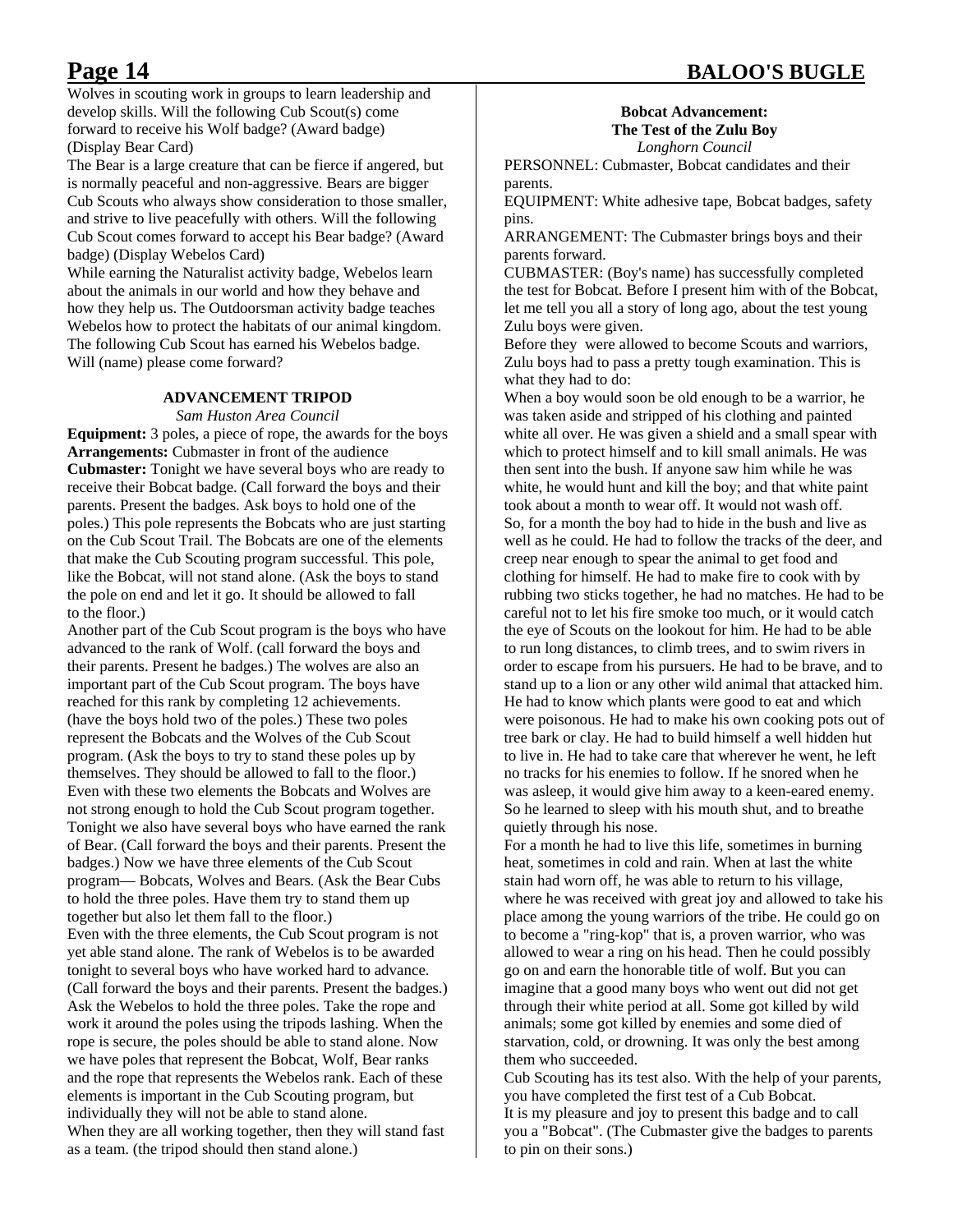## **Page 15** BALOO'S BUGLE

Are you now ready to follow the trail of the (Wolf, Bear, or Webelos). (The boys answer.) You have answered that you are ready. Then seal that pledge

by giving the Cub Scout Promise. (They do) Let me now, as the leader of this tribe, give you a reminder of the tests that lay before you. (The Cubmaster places a strip of white adhesive tape on each boy's forehead.) Remember that some do not successfully complete the tests. In the Cub Scout Promise, you promised to do your best. If you always remember to do your best, you will successfully walk the trail of the (Wolf, Bear, or Webelos). Go now and do your best and return to me as an honorable (Wolf, Bear, or Webelos).

## **GAMES**

*Alapaha Council* 

#### **Kangaroo Hop Relay**

Boys assume a semi-squat position. Keeping their feet together, they spring forward to cover a set distance. The first team done wins the relay.

#### **Bird, Beast, or Fish**

Players all sit in a circle except one, who is "It." He points or throws a knotted handkerchief to some player and calls out "beast" or "bird" or "fish" and quickly counts to 10. If the player has not named whatever was called in that time, he becomes "It." No one may use the name of any bird, beast, or fish that another has already named until "It" changes.

#### **Gorilla Relay**

Boys spread their feet shoulder width, bend down, and grab their ankles. They walk forward, keeping their knees extended and legs straight.

### **Upset the Animal Jungle**

Each player chooses a jungle animal name while sitting in a circle of chairs. IT stands in the middle and calls two animals to change places. All three people try to reach the empty chairs. The person left standing becomes IT. If at any time, IT calls "Upset the animal jungle!" everyone jumps up and finds another chair. The person remaining standing is IT.

#### **BANANA**

*Great Salt Lake Council* 

Equipment: Sock or real banana

To Play: Players sit on the floor in a circle, with one player in center of the circle. It is important for the players to sit close together with their knees up and their hands tucked under their legs. The banana is passed secretly under the legs of the players in the circle. The person in the middle has to figure out where the banana is. The player caught with the banana trades places with the player in the middle.

### **CATCH THE LION BY THE TAIL**

*Great Salt Lake Council* 

Equipment: A homemade tail (a yellow piece of fabric or rope with a knot in one end)

To Play: The players sit in a circle on the floor. One player, the lion, tucks the tail into his waistband. The lion begins

circling the group, touching each child on the head and saying "Lion." When he decides he wants some action, he touches a player on the head and shouts "HYENA!" The lion then must dash around the circle and take the hyena's spot before the hyena can grab the lion's tail. If the lion's tail is snatched, he remains the lion. If he sits where the hyena was without losing his tail, the hyena becomes the new lion.

#### **CROC CRAWL TAG**

*Great Salt Lake Council* 

To Play: Crocodiles move quickly on their bellies, moving all four legs and wriggling side to side. Players lie on the floor on there bellies about 5 feet apart. At a signal, the players wiggle across the floor (keeping their tummies touching) like a croc in a hurry and try to tag all of the other players before they themselves are tagged.

#### **NAME THAT COLOR, IF YOU CAN**

*Sam Huston Area Council*  Quickly say out loud the color of the word below, and not the word itself. Time them.

(Note: this only works if you print or view these in color)

## **Yellow Blue Orange Red Black Red Green Purple Purple Yellow Red Blue Orange Green Black White**

### **Wacky Relays**

*Sam Huston Area Council* 

Draw a starting line and a line at the opposite side of the play area or room. Split into two teams.

1. Run to the other end, eat one cracker, and then whistle "Twinkle, Twinkle, Little Star."

2. Go down and back tapping a balloon and keeping it in the air.

3. Walk down and back with a potato between your knees. If

it falls, pick it up and put it back between your knees.

4. Trot backwards, flapping your arms.

5. Put plastic sandwich bags on hands. Run to other end, pick up a stick of chewing gum, unwrap it and chew it, all while your "gloves" are on. Pass sandwich bags to next in line.

6. Using a broom, sweep a paper towel tube down and back. 7. Place an empty paper cup over a straw and place the straw in your mouth. Go down and back keeping the cup on the straw and the straw in your mouth. "Pass" the cup to the next player - no fair using hands!

8. Clasp your ankles with your hands and keeping them there, go down and back.

9. Fill a pop bottle with popcorn (kernels), carrying one spoonful of kernels down to a soft drink bottle each time. 10. Run down to the other end, and toss a ring at a "grid" of bottles filled with sand or colored water.

11. Toss beanbags (old socks filled with beans and tied off) at a tic-tac-toe grid.

12. Add "regular" events: speed races, distance races, human wheelbarrow, 3 legged race.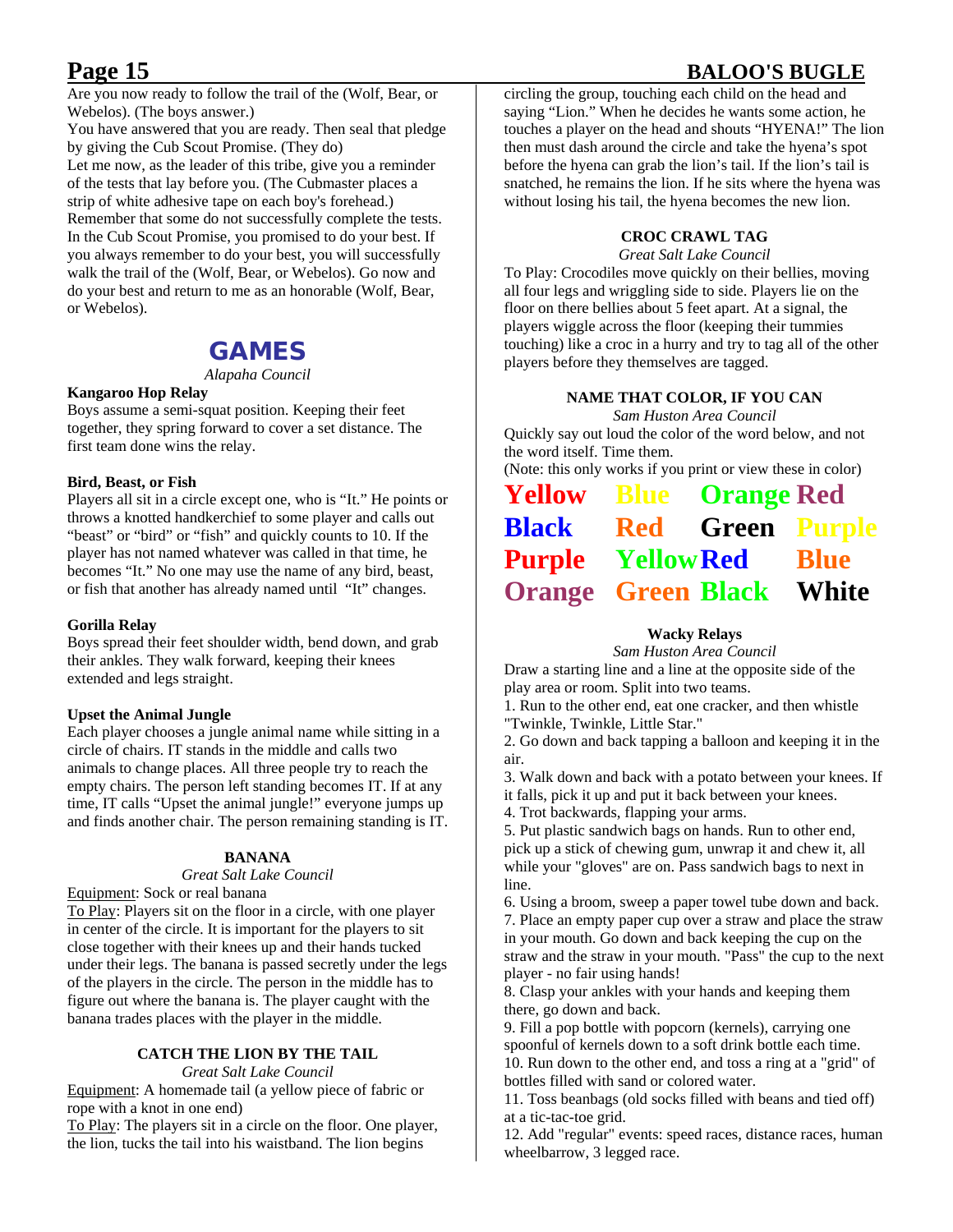## **Page 16** BALOO'S BUGLE

### **Kangaroo Toss**

*San Gabriel Valley Council* Hold a ball firmly between ankles or feet. With sudden jump, kick feet backwards and up so ball is tossed in air and curves over your head. Catch it as it comes down. Make this into a relay with each boy in line having to do the skill then passing the ball to the next boy. First team to finish the task wins.

#### **Elbow Toss And Catch**

*San Gabriel Valley Council*

Hold right *(if right-handed)* out in front, shoulder height and bent at the elbow palm up. A coin or beanbag is placed on elbow. With a quick motion, drop arm and try to catch coin or beanbag as it falls, in the same hand.

#### **Zoo Animal Toss**

*San Gabriel Valley Council* Using stuffed zoo animals have each boy take a turn at throwing them through a hula hoop from behind a predetermined line. Break your group into two teams each successful toss gets a point, add up the points to determine the winners. You can give small animals are easier to get through the hoop 1 point and medium to large animal 2 and 3 points or vary the throw line. The further way the more points. Just to make it more challenging for older boys.

#### **Centipede Race**

#### *San Gabriel Valley Council*

It is bests to run this race outdoors on soft ground. If you try I on a hard floor, it will be hard on hands and knees. Divide the group into teams of two players each. The players on each team get down on their hands and knees, one behind the other. The one in back grasps both ankles of his partner in front t of him, so that each pair forms something resembling a centipede. On a signal, the centipedes move away fro the starting line, and creep towards the finish line.

### **ZOO ANIMAL Alphabet Game**

Divide den into two teams. Give each team a pencil and paper and ask them to list Zoo Animals for each letter. *(Example: Anteater, Bear, Crocodile, etc.)*. Set a time limit. The team with the longest list wins.

## **SONGS**

**Animal Fair**  *San Gabriel Valley Council* Tune can be found at <http://www.niehs.nih.gov/kids/lyrics/animalfair.htm>

I went to the Animal Fair The birds and the beasts were there The big baboon by the light of the moon Was combing his auburn hair You should have seen the monk He sat on the elephant's trunk The elephant sneezed and fell on his knees And that was the end of the monk The monk, the monk, the monk, Said a flea to a fly in a flue Said the flea "Oh what shall we do?" Said the fly, "Let us flee!"; said the flea, "Let us fly!" So they flew through a flaw in the flue I went to the Animal Fair The birds and the beasts were there The big baboon by the light of the moon Was combing his auburn hair You should have seen the monk He sat on the elephant's trunk The elephant sneezed and fell on his knees And that was the end of the monk The monk, the monk, the monk, The monk, the monk, the monk?

#### **Be Kind to Your Web-footed Friends**

*San Gabriel Valley Council* tune at:<http://www.niehs.nih.gov/kids/lyrics/bekindto.htm> Be kind to your web-footed friends For a duck may be somebody's mother, Be kind to your friends in the swamp [Alternate line: Where the weather is always damp. You may think that this is the end, Well it is, but to prove we're all liars, We're going to sing it again, Only this time we'll sing a little higher. [Repeat the song but sing it a bit higher. The last verse is:]

You may think that this is the end, well it is. . . .

#### **I Want A Hippopotamus For Christmas**

tune at: http://www.niehs.nih.gov/kids/lyrics/hippo.htm Words and Music by John Rox *San Gabriel Valley Council* I want a hippopotamus for Christmas Only a hippopotamus will do Don't want a doll, no dinky Tinker Toy I want a hippopotamus to play with and enjoy I want a hippopotamus for Christmas I don't think Santa Claus will mind, do you? He won't have to use our dirty chimney flue Just bring him through the front door, That's the easy thing to do I want a hippopotamus for Christmas I can see me now on Christmas morning, creeping down the stairs Oh what joy and what surprise When I open up my eyes To see a hippo hero standing there I want a hippopotamus for Christmas Only a hippopotamus will do No crocodiles, no rhinoceroses I only like hippopotamuses And hippopotamuses like me too Mom says the hippo would eat me up, but then Teacher says a hippo is a vegetarian. (Short Music Interlude) There's lots of room for him in our two-car garage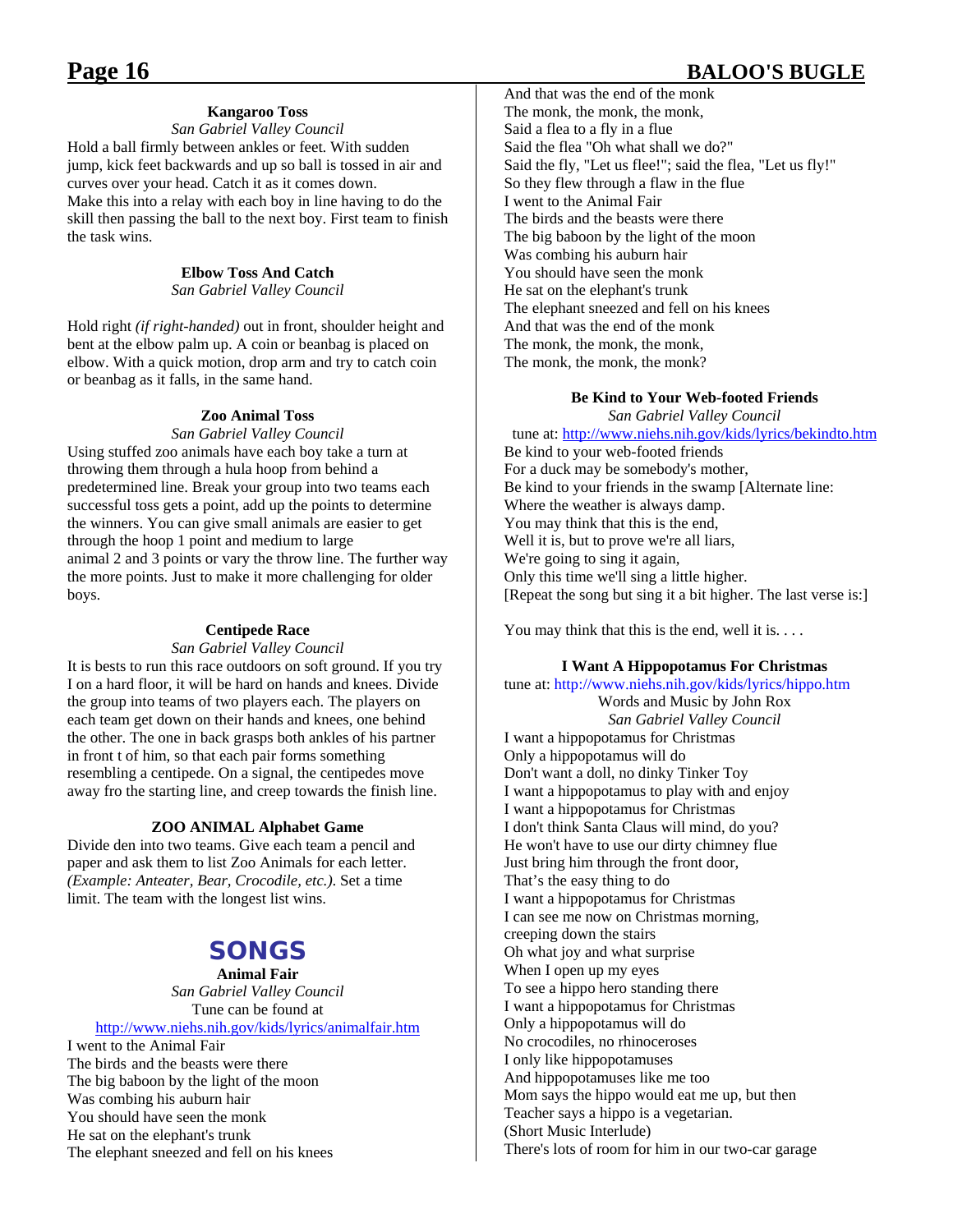### I'd feed him there and wash him there and give him his massage I can see me now on Christmas morning, creeping down the stairs Oh what joy and what surprise When I open up my eyes To see a hippo hero standing there I want a hippopotamus for Christmas

Only a hippopotamus will do No crocodiles, no rhinoceroses I only like hippopotamuses And hippopotamuses like me too

#### **Kookaburra**

*San Gabriel Valley Council* tune at: <http://www.niehs.nih.gov/kids/lyrics/bekindto.htm> Written By: Marion Sinclair Copyright Unknown Kookaburra sits in the old gum tree Merry, merry king of the bush is he Laugh , Kookaburra! Laugh, Kookaburra! Kookaburra! Gay your life must be Kookaburra sits in the old gum tree Counting all the monkeys he can see Stop, Kookaburra! Stop, That's not a monkey that's me Kookaburra sits in the old gum tree Eating all the gum drops he can see Stop, Kookaburra! Stop! Kookaburra! Leave some there for me! Kookaburra sits on a rusty nail Gets a boo0boo in his tail Cry, Kookaburra! Cry, Kookaburra Oh how life can be!

A Kookaburra is an Australian bird. The "gum drops" that the kookaburra eats in the song are beads of sap that form on the gum tree (also call a Eucalyptus tree). Their call is often used in movies as monkey/jungle sounds, even thought they don't live in the jungle.

## **CUB GRUB**

**Animal Crackers** 

*San Gabriel Valley Council* Yields 2 dozen cookies

#### **Ingredients:**

½ cup rolled oats ¼ cup all-purpose flour ¼ teaspoon baking soda ¼ teaspoon salt ¼ cup butter 2 teaspoons honey ¼ buttermilk

**Directions:** Preheat the oven to 400 degrees F (200 degrees) C). Grind oats until fine using a blender of food processor. In medium bowl, stir together the blended oats, flour, baking soda and salt. Cut in the butter using a pastry blender or your fingers until the butter lumps are smaller than peas. Stir in the buttermilk and honey to form a stiff dough, On a lightly floured surface, roll the dough out to 1/8 inch I thickness. Cut into desired shapes with cookie cutters. Place cookies 1

inch apart onto cookie sheets. Bake for 5 to 7 minutes in the preheated oven until edges are lightly browned. Remove fro cookie sheets to cool on wire racks.

#### **Cub Cakes**

*Great Salt Lake Council* 

**You will need**  Chocolate cake mix Cup cake liners Muffin tin Frosting Small mint patties Junior mints

**Directions:** Mix and cook cup cakes following directions on the cake mix. Allow cooling down, then frost with store bought frosting or use the frosting recipe we used for the birds nest cupcakes. Once they are done frosting them have the boys place one small mint patty and three small chocolate mints to make the paw prints.

#### **Chocolate Covered Animal Crackers**  *Great Salt Lake Council*

You will need Animal crackers Chocolate and White dipping chocolate Sprinkles Colored sugar Chopped nuts Crock-pot Parchment paper Cookie sheet Put the parchment paper on the cookie sheet and set aside. Melt the dipping chocolate in the crock-pot on low heat. Once melted put in about 6 to 8 animal crackers at a time. Use a wooden spoon to remove them and place them in your desired topping. Turn the cracker until evenly coated and then place on the cookie sheet and allow cooling down.

## **STUNTS AND APPLAUSES**

**Bandana Stunt** 

*Sam Huston Area Council* 

Have the den line up in front of audience. All but one boy has an unfolded bandanas,

That one Cub has a banana. Make sure that he is in a place that a mess can be easily cleaned up. Encourage him to make a lot of faces, and he probably shouldn't do everything that the announcer says.

The leader of the skit will tell the audience that the den is going to demonstrate the proper way to prepare a bandana to wear when you're in the hot sun. "Guys, please do what I ask you to do."

1. Hold your bandana by two corners and give it a shake.

2. Pull tightly out on the corners and flip the loose end up and over several times.

3. Grab the loose corner and fold it upward.

4. Pull tightly again on the long ends and then bring the ends together.

5. Now grasp the ends and open it up.

6. For really hot weather you should soak the bandana in water, then twirl it over head to cool it down, and wrap it around your neck.

7. Tie the bandana with a square knot.

## **Page 17** BALOO'S BUGLE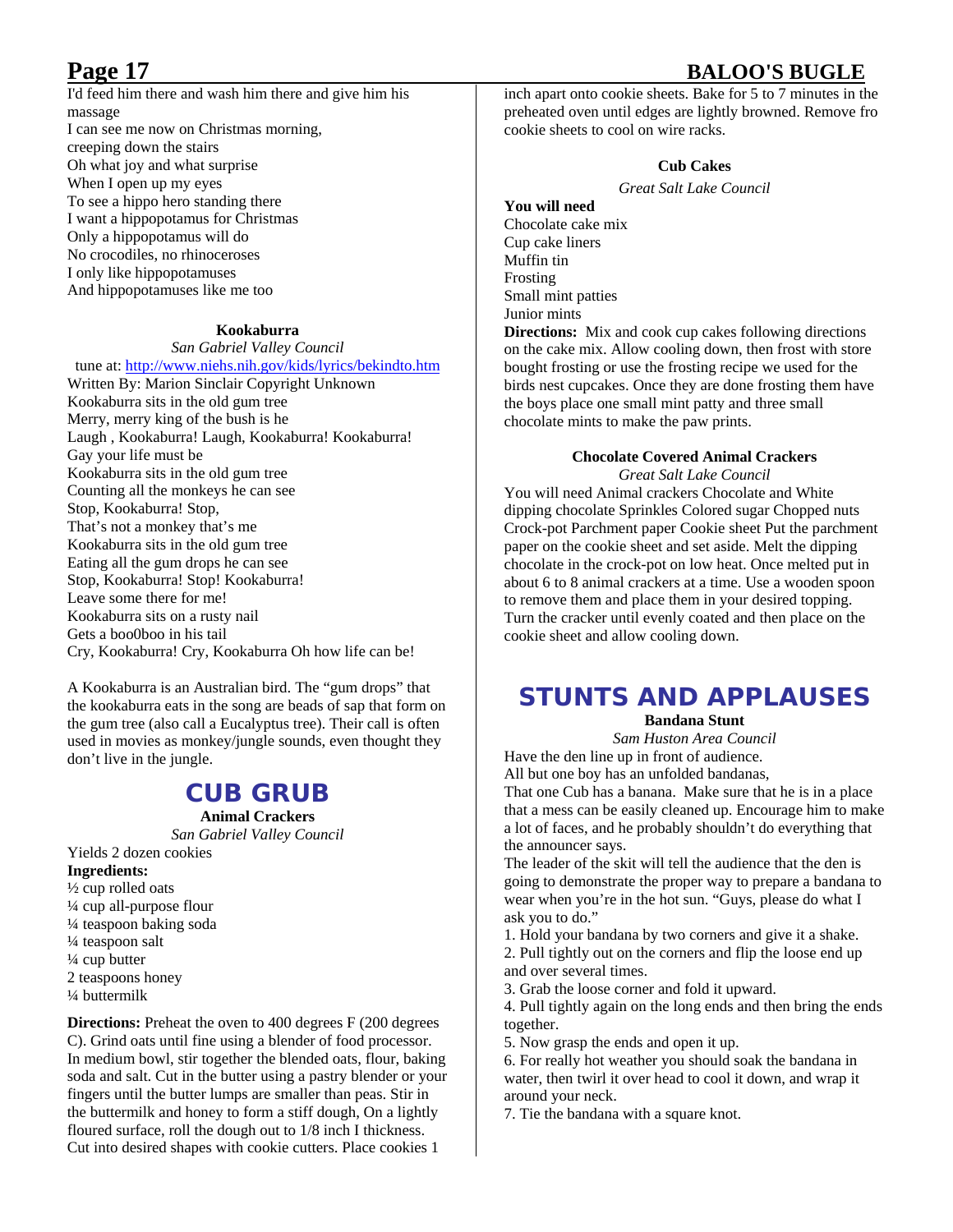#### **Cheers**  *Alapaha Council*

#### **Seal of Approval Cheer**

Put your thumbs in your armpits, then move arms up and down like a seal moving its flippers. Say, "Arf, Arf, Arf!" several times. Variation: Pretend you are balancing a ball on the tip of your nose.

### **Alligator Applause**

An alligator opens his mouth very slowly, then snaps shut very fast, so for this applause, put both arms together from elbows down to fingers.

Start opening from fingers and palm, keep elbows together, Then snap hands together very fast.

Repeat 3 times.

#### **Mosquito Applause**

With hand, slap yourself on the neck, arms, legs, etc.

#### *Sam Huston Area Council*

Zebra Applause: "Zee-bra, zee-bra, ZEEEEEEE-BEST!" Tiger Cheer: "That was G-R-R-R-R-R-R-E-A-T!" Frankfurter Cheer: hold up your hotdog, squeeze ketchup on

it and take a bite. "Hot dog! That was good!"

Giraffe Cheer: Stretch your neck up, stand on tiptoes. "That was out of sight!"

#### *San Gabriel Valley Council*

Clam—Put palms together, open and close hands Donkey – Put hands palms facing forward to top of head and yell Burr-0!

Monkey – Lift one arm up and scratch under lifted arm making monkey type noises.

### **Did you know?…facts**

*Sam Huston Area Council* 

Did you know that a zebra is white with black stripes and not black with white stripes?

Did you know that the word "listen" has the exact same letters as the word "silent"?

Did you know that a hippopotamus can run faster than a man?

Did you know that a chimpanzee can recognize itself in a mirror, but a monkey cannot?

Did you know that an ostrich's eye is bigger than its brain? Did you know that at birth a panda is smaller than a mouse?

Did you know that a crocodile cannot stick out its tongue? Did you know that a giraffe can clean out its ears with its

21" tongue?

Did you count to see how many of the Cub Scouts stuck out their tongue?

Did you know that all polar bears are left-handed? (leftpawed?)

#### **Animal Run-Ons**

*Alapaha Council*  Cub Scout 1: *(runs in yelling)* They're after me! They're

after me!

Cub Scout 2: Who's after you?

Cub Scout 1: The monkeys! They think I'm bananas!

Cub Scout 1: Can you name 9 animals from Africa?

## **Page 18** BALOO'S BUGLE

Cub Scout 2: Sure, 8 elephants and a lion. Cub Scout 1: Hello, operator, I'd like to speak to the King of the Jungle. Cub Scout 2: I'm sorry, sir, but the lion is busy. Cub Scout 1: What's the best year for a kangaroo? Cub Scout 2: Leap year. Cub Scout 1: What's worse than a giraffe with a sore throat? Cub Scout 2: That's a hard one. What is it? Cub Scout 1: A centipede with athlete's foot. Cub Scout 1: What's your occupation? Cub Scout 2: I used to be an organist. Cub Scout 1: Why did you quit? Cub Scout 2: The monkey died. Cub Scout 1: Why can't you get two elephants into a pool at the same time? Cub Scout 2: They only have one pair of trunks. Cub Scout 1: Why is it dangerous to play a game in the zoo? Cub Scout 2: Because there are too many cheetahs around Cub Scout 1: What do you get when you cross a tiger with a parrot? Cub Scout 2: I don't know, what? Cub Scout 1: I don't know either, but when it talks, you better listen! Cub 1: Ask me if I'm a rabbit. Cub 2: Okay. Are you a rabbit?

Cub 1: Yes. Now ask me if I'm a beaver.

Cub 2: Are you a beaver?

Cub 1: No, silly. I already told you I was a rabbit!

### **JOKES & RIDDLES**

*San Gabriel Valley Council*

Q: What's black and white and red all over?

A: A sunburned zebra

Q: How can you tell a buffalo has been in the refrigerator? A: His hoof prints are in the Jell-O.

Q: How can you tell when there are two buffaloes in your refrigerator?

Q: You can't shut the door.

Q: How do you stop a herd of charging elephants?

A: Take away their credit cards!

Q: Why do elephants have wrinkles?

A: Because they're hard to iron!

Q: Why do elephants never get rich?

A: Because they work for peanuts

Q: What do you call a flying primate? A: A hot air baboon!

Q: What is an ape's favorite cookie?

A: Chocolate chimp.

Q: What do you call a lazy kangaroo?

A: A pouch potato!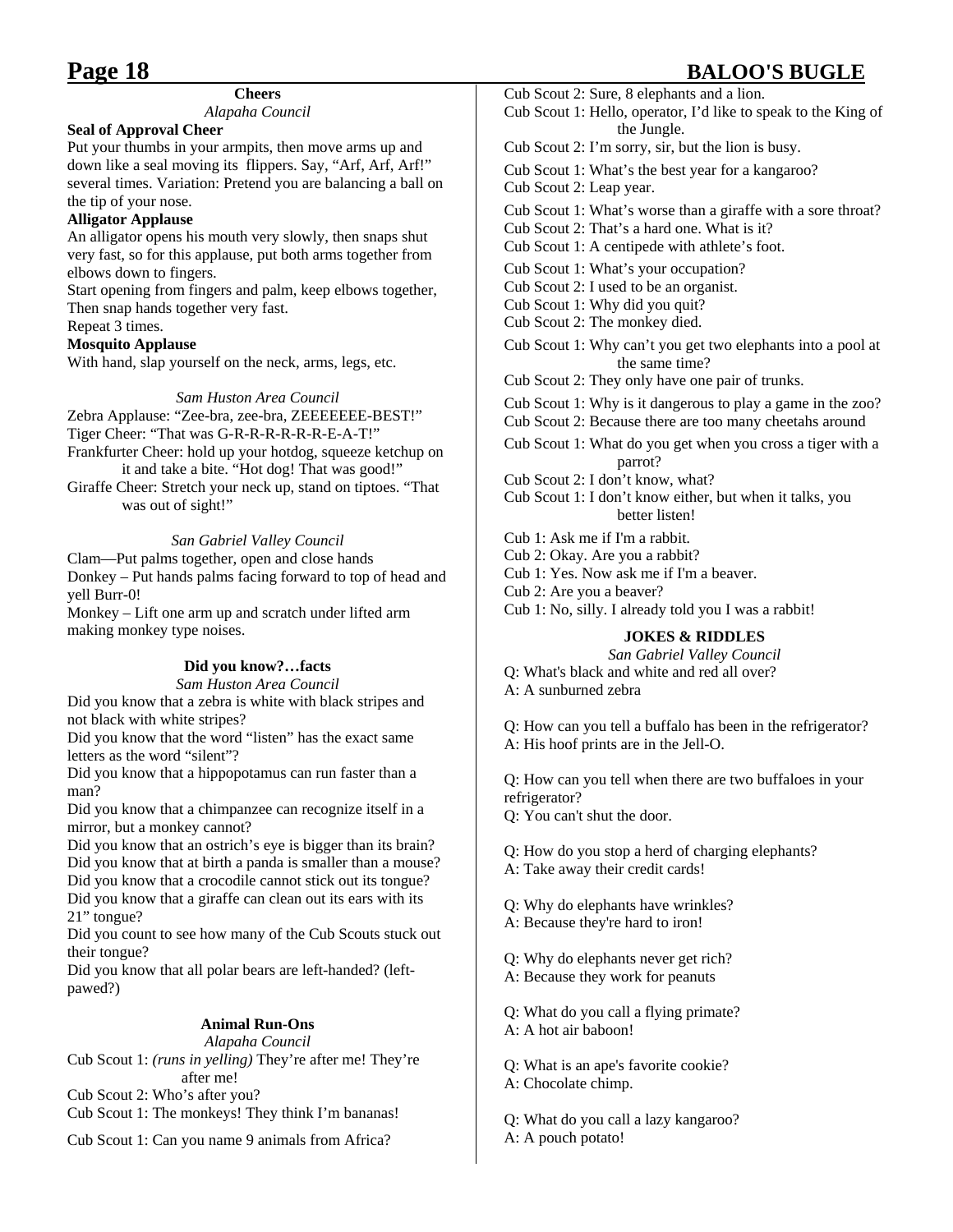Q: What do you get when you cross a snake and a kangaroo? A: A jump rope!

Q: How do you take a lion's temperature? A: Very carefully!

Q: What animal never needs a haircut? A: A bald eagle!

Q: What do you call a donkey that's cold A: A brrrr-o!

## **SKITS**

**The Wide-Mouthed Frog**  *Alapaha Council* 

Setup: Narrator, 4 boys to be Wide-mouthed frog, Elephant, Hippo, Lion

*When you do this, you have to do the frog's lines while stretching your mouth really wide.* 

**Narrator:** A wide-mouthed frog went to the zoo to see what the other animals feed their offspring.

**Wide-mouthed frog:** Elephant, what do you feed your babies?

**Elephant:** We give them elephant milk. **Wide-mouthed frog:** Oh, that's nice. **Narrator:** He walks on to the hippos.... **Wide-mouthed frog:** Hippo, what do you feed your babies? **Hippo:** We feed them hippopotamus milk. **Wide-mouthed frog:** Oh, that's nice. **Narrator:** Next, she encountered the lions…. **Wide-mouthed frog:** Lion, what do you feed your babies? Lion: I feed them wide-mouthed frogs. **Wide-mouthed frog:** *(Scrunching mouth up as tight as possible)* Oh, that's nice.

### **TIGER HUNT**

*Sam Huston Area Council*  ALL YOU HAVE TO DO IS DO WHAT I DO AND SAY WHAT I SAY (like an echo) I KNOW WHAT! LET'S GO ON A TIGER HUNT! (*pat knees*) WE'RE WALKING WAIT A MINUTE! *(point finger in the air)* WE FORGOT OUR BOW AND ARROW LET'S GO BACK AND GET THEM *(pat back of shoulders)*  GOT MY BOW *(put over left arm)* GOT MY ARROW *(put over right arm)*  WAIT A MINUTE! LET'S GO ON A TIGER HUNT! I AIN'T AFEARD! *(say and echo three times)*  (pat knees) UH! OH! TALL GRASS! *(part grass with arms and say swish, swish)*  I AIN'T AFEARD! *(say and echo three times)*  (pat knees) UH! OH! THERE'S A RIVER UP AHEAD! *(stop patting knees)*  LET'S BACK UP *(pat back of shoulders)* RUN! *(pat knees quickly then throw both arms up and yell as you jump)*  MADE IT! I AIN'T AFEARD! *(say and echo three times)* 

*(pat knees)* UH! OH! *(make raspberry sound, more arms up and down)* 

I AIN'T AFEARD *(say and echo three times)*  WAIT A MINUTE! *(finger in air)* I HAVEN'T SEEN ANY TIGERS ANYWHERE

LET'S CLIMB A TREE AND LOOK FOR SOME *(squat, put arms around "tree" and move them up the tree. At top put hand upside-down over eyebrows) (turn right and left)* I DON'T SEE ANY TIGERS OUT THERE *(say twice)*  LET'S GO BACK DOWN *(climb down tree)*  IT AIN'T AFEARD *(say and echo three times) (pat knees)* UH! OH! THERE'S A CAVE UP AHEAD *(shout)* MAYBE THERE'S A TIGER IN THERE! LET'S GET OUR BOW *(take off left shoulder)*  LET'S GET OUR ARROW *(take off right shoulder) (stomp feet slowly)* IT'S AWFUL DARK IN HERE! UH! OH! *(very nervous voice)* TWO EYES! BIG TEETH! I THINK IT'S A TIGER!

SHOOT! *(shout)* MISSED! RUN! *(do everything in reverse, pat knees quickly, climb up and down tree, mud, jump river, go thru tall grass)* 

*(open and slam door)* WHEW! *(wipe brow)* MADE IT! *(shout)* I AIN'T AFEARD!!!!

#### **Reggie and the Colonel**  *Longhorn Council*

#### **Characters:**

Reggie, big, Bermudas, high socks, safari hat, glasses, down on nose, mustache, carries gun in front of him. Colonel: short, limp, monocle, no gun, just small knapsack, has cane. **Scene:**  Walking in place through darkest Africa, speaking pronounced English accent. Colonel: (excited, jumping and pointing with cane) Reggie, look... Did you see it, Reggie? Reggie: See what??! No, no, where, where ?? Colonel: Oh, Reggie, It was a beautiful condor, 8 foot wing span, beautiful colors. Reggie: No. I didn't see it Colonel: Wish You'd pay closer attention. (They continue walking). Colonel: Did you see it, Reggie? Reggie: No, what? Colonel: A spotted Zebra...Wish you'd pay closer attention Colonel: (later) Did you see it, Reggie?? Did you see it? Reggie: No I missed it ... what was it? Colonel: An ooh-aah bird. Reggie: Ooh-aah bird. What's a ooh aah bird?? Colonel: An ooh-aah bird is a 2 pound bird that lays a 3 pound egg, like this: Ooooooooooooohhhhhhhhhhhhhhaaaaaaaaaaaaaahhhhhhhhhhhhhhh (face lights up) (continue walking). Reggie: Whispers to audience: Next time I'll say yes pretend like I saw it. I'll fool him. Colonel: Reggie, Reggie did you see it! (excited) Reggie: I saw it, I saw it! Colonel: Then why in heaven's name did you step in it? !!!

## **Page 19** BALOO'S BUGLE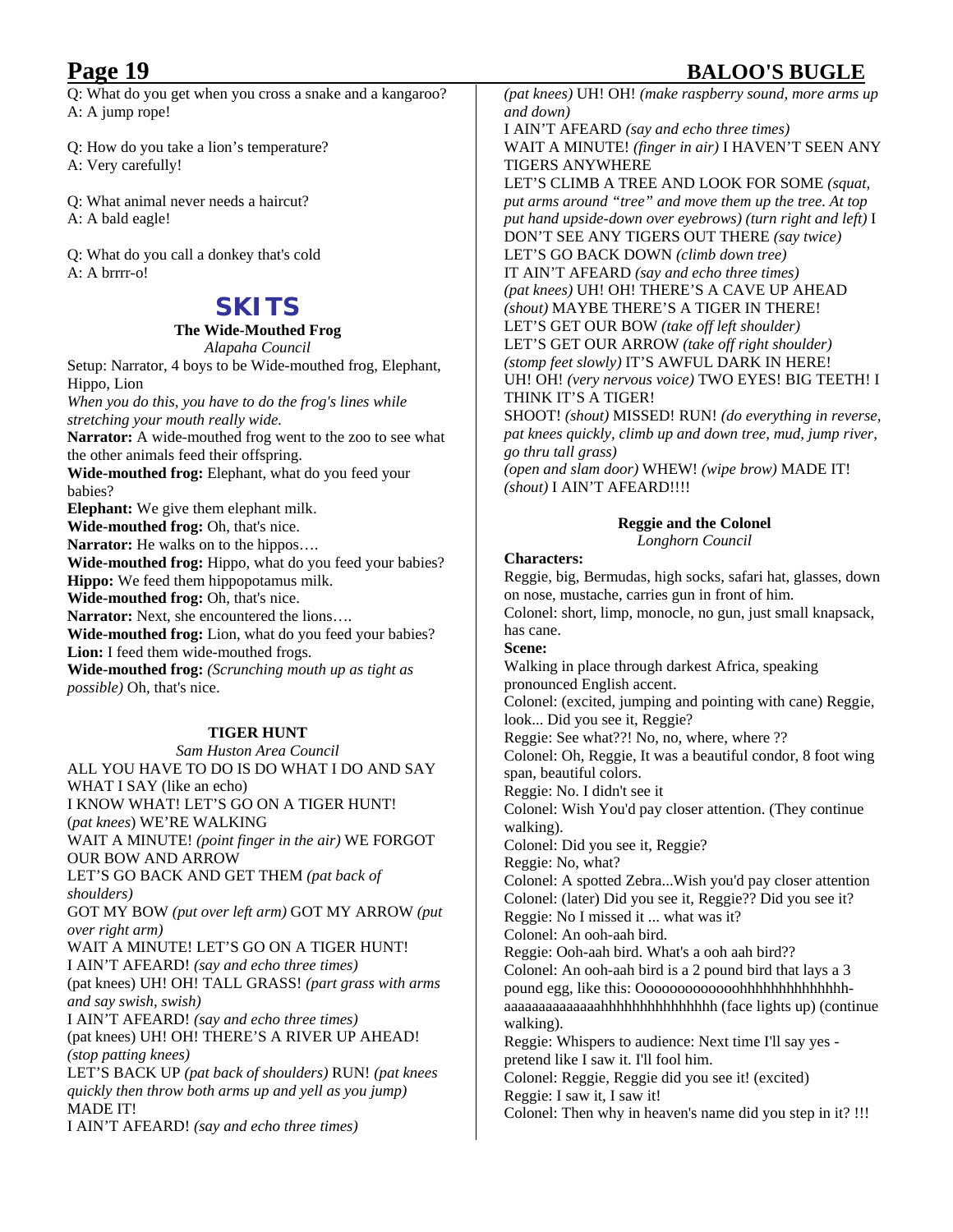## **Page 20** BALOO'S BUGLE **CLOSING CEREMONIES**

**Scouting**  *Longhorn Council*  Ask everyone to stand. Cubmaster gives the words and demonstrated the signs used in the ceremony. Then everyone

joins in. Both arms out. until our paths Arms crossed cross Cub sign (on wrist, again. then elbow, then shoulder. or

Boy Scout Sign May the spirit of Scouting Cub Scout Sign and the light of Akela Point finger be with you and me

Make a Living Circle and say the Cub Scout motto. Then, retire the flag and hum Taps. Have Cubs repeat Cub Scout Vespers as you say each line.

#### **Nature Visitors**

*Sam Huston Area Council*  **Cub Scout 1:** We enjoy being outdoors but always need to remember those who follow us.

**Cub Scout 2:** Try to be a good visitor and leave the plants and creatures for others to enjoy.

**Cub Scout 3:** The only things I took home with me were drawings, photographs, and memories.

**Cub Scout 4:** I walked on pathways to protect the plants and soil.

**Cub Scout 5:** When I see animals, I remember that I am a guest in their home.

**Cub Scout 6:** I always make sure that all campfires are completely out.

**Cub Scout 7:** When we are careful like this, we'll be able to leave these things for others to

enjoy in the years to come.

## **Cubmaster's Minutes**

#### **Your Wild Animal**

*Alapaha Council* 

**Cubmaster:** Cub Scouts, did you know that everybody, including you, has a wild animal behind bars? The wild animal is your tongue, and the bars are your teeth. If your tongue is not trained, it can cause a lot of trouble, not only for yourself but for those around you. Your wild animal can make trouble by bad-mouthing other people, by gossip and slander, and by wisecracks at the wrong time. Keep those bars of teeth closed until your tongue is so well trained that you know it won't harm anybody. Train your tongue so that it knows the right time to speak and the right time to keep quiet. Until you have it fully trained, keep that wild animal behind those bars.

#### **Cubmaster's Minute**

*Sam Huston Area Council* 

"Baloo, I have just one question to ask. (Sing face-to-face, jumping up and down) 'Do you know the muffin man, the muffin man, the muffin man? Do you know the muffin

man that lives on Drury Lane?" *You two will then lock right arms and swing in circles singing* "Yes I know the muffin man, the muffin man, the muffin man. (switch arms) Yes I know the muffin man that lives on Drury Lane." *Now both of you go and do the same to two others (Scouts, preferably), then do four, then eight, then … until everyone in the room is singing and swinging around in circles.*  Raise the Cub Scout Sign. When they are listening, say "This is a good example of how each of you can start something good. The ripple effects of your friendliness, courtesy and kindness can make a positive difference for everyone around you."

#### **Cubmaster's Minute**

*San Gabriel Valley Council* 

"The greatness of a nation and its moral progress can be judged by the way animals are treated" Mahatma Gandhi

"Animals are such agreeable friends - they ask no questions, they pass no criticisms" George Eliot

" A dog wags tail with its heart" Martin Buxbaum

"It's funny how dogs and cats know the inside of folks better than other folks do, isn't it?" Eleanor H. Porter

## **WEBELOS CITIZEN COMMUNITY GROUP**

*Longhorn Council* 

Belt Loop (required) – Citizenship Scouting for Food in November or Goodwill Good Turn in February.

A good website for US History: [www.ushistory.org](http://www.ushistory.org/) Earn the National Heritage patch – [www.nationstrails.com](http://www.nationstrails.com/) Contact your city council officials.

#### *Baltimore Area Council*

At first glance, you might assume this Activity Badge will be rather dry, but in actuality, the Citizen Activity Badge offers a myriad of opportunities for the boys to expand their relationship with their community while having a lot of fun. **Speakers** 

Mayor, politician, history teacher, judge, police officer. **Field Trips** 

- Visit a local government building (the State House, the Capitol Building , or Library of Congress.

- Attend a court hearing
- Plan a trip (Traveler) to visit your Senator or
- Representative in Washington, DC.

#### **Pack Meetings**

- Bring some items which show what you have studied this month: election literature, information on good citizens, chamber of commerce, or local village center.

**Den Activities**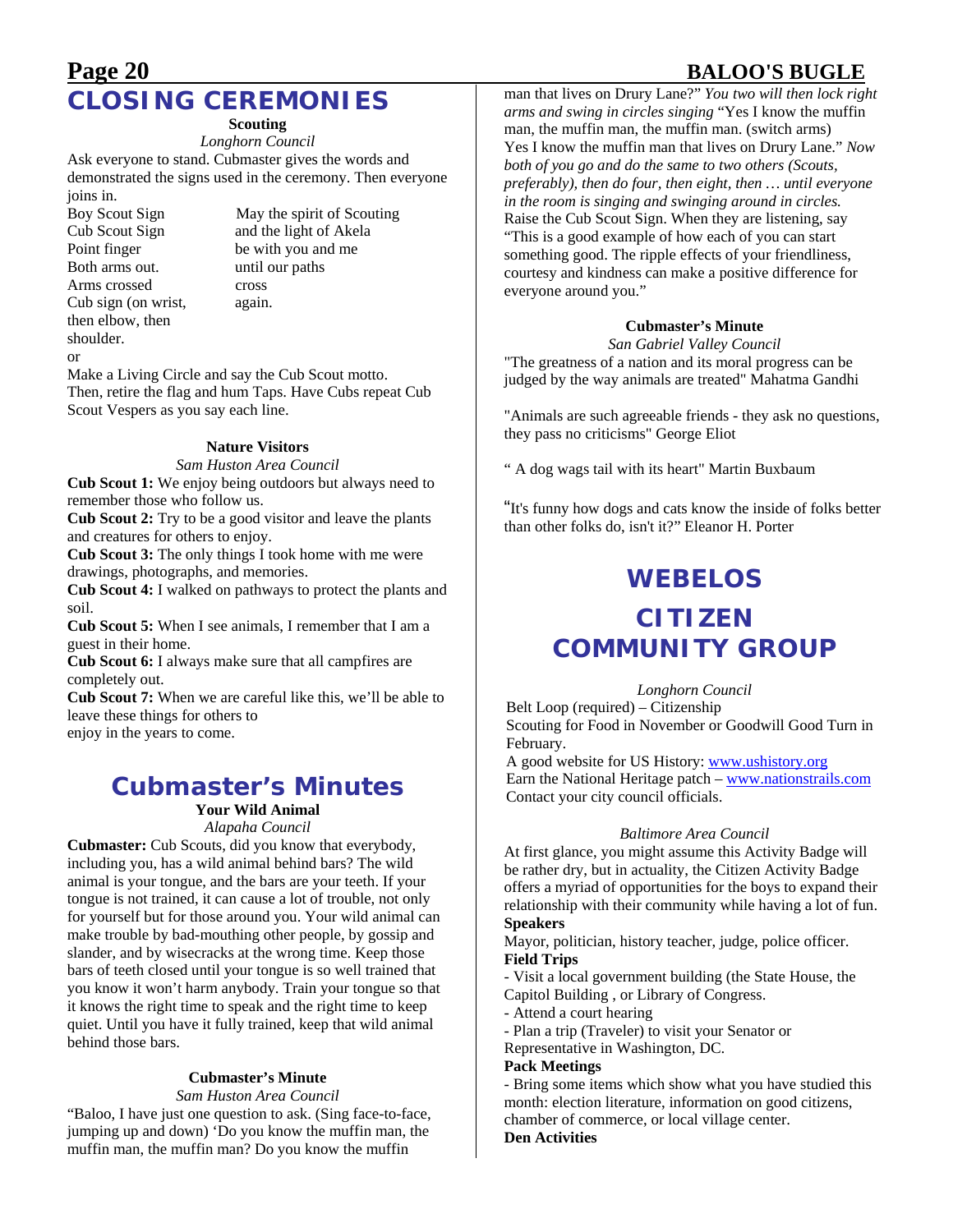Citizen Scavenger Hunt: Most government buildings have some form of tour and you might be able to combine the tour with your scavenger hunt. Divide the den into two or three teams and give the boys a reasonable time limit. Have them locate answers to questions as well as inexpensive available items. Examples for these would be:

1. What is the middle initial in the full name of our town's mayor? What does the initial stand for?

2. Bring back a piece of stationery showing our county's logo or crest.

3. Draw a picture of our state flag.

4. On what floor can you find \_\_\_\_\_\_\_\_\_\_? (a symbolic

statue, historical artifact, etc.)

5. Who runs the Water Works Department and what does that department do?

6. Where does the City or County Council meet?

7. What's on the top floor of the building?

8. What is the full name of the governor of the state?

9. Get a brochure about trash pickup services.

10. Who takes care of snow removal from city or county streets and what is their budget?

These are just a few examples of the kinds of things your scavenger hunt could require. Ask someone who handles the public relations for your local government to help you make up a list. If you don't want to make it competitive, just have different lists for the teams to complete and then have them report back to the group when the time's up.

#### **"Wanted: Good Citizen" Poster Project**

Imagine the type of citizen you would want to be a part of your community. How would the person act? What would the person look like?

Design a WANTED poster of the ideal citizen. Cut and paste a picture or photo on a sheet of paper of the citizen you are wanting. It can be a picture or photo of someone you cut from a magazine or you can draw a picture of a real or pretend person. Then, describe the person physically and also describe his or her personality traits. *Example: Wanted person with good humor, a concern for others, and ability to get along with others.* Then, complete the following statements on your poster: This person was last seen in . He/she was , once again showing himself/herself an active and responsible citizen. If you have seen or have any information about this person, please contact . This person is an ideal citizen because.

#### **Citizenship Baseball**

Before the game begins, write 40 questions with answers on strips of paper, assign each question a "hit". Examples:

• Who is the president of the United States? (single) [answer: Bill Clinton]

• Name two of the four levels of government in the United States. (double) [answer: federal, state, county, and local] • When should a Cub Scout salute the United States flag? (triple) [answer: When the flag is being hoisted or lowered; the flag passes by or you pass the flag; you recite the Pledge of Allegiance]

• What is our national anthem and who wrote it? (home run) [answer: "The Star-Spangled Banner", Francis Scott Key] Fold the strips of paper and place them in a bowl or hat. Set up areas as the baseball diamond. Divide Webelos into two teams - one begins in the "outfield" and the other team is

"at bat". A batter comes up, he draws a question from the hat. The leader reads the question. If the Webelos gets the correct answer, he takes his base. If he misses it, it is an out. After three outs, the teams reverse. Ask a parent in your den or pack (if you have a parent in public service) or invite a guest who is a politician, judge, police officer, fire fighter, or county administrator to come and talk about their career. How did they get interested? Where did they go to school? What kinds of courses did they take? Have they moved up through several jobs to get where they are? What is their future?

### *Greater St. Louis Area Council*

#### **Citizen**

At first glance, you might think this achievement offers a variety of opportunities for the boys to expand their thinking about their relationship with their community while having fun. Good citizenship is emphasized throughout Scouting. The boys will learn what good citizenship is all about while doing this activity.

#### **Den Activities**

Attend a court hearing

Invite a local politician, police officer or judge to your den meeting

Plan and carry out a citizenship project or litter campaign

Discuss ways the boys can be good citizens

Observe the voting process

Invite a "new" citizen to talk to the boys and tell what becoming a citizen means to them

#### **Information Every Citizen Should Know**

Who succeeds the President? Everyone knows that in the case of the death of the President, the Vice-President would take over the Presidency. However, what happens if the Vice-President also dies? Congress dealt with this issue in the 1940's and decided that the following people should take over the Presidency in the order given:

President

Vice-President

Speaker of the House of Representatives

President pro tempore of the Senate

Secretary of State

Secretary of the Treasury

Secretary of Defense

Attorney General

Postmaster General

Secretary of the Interior

Secretary Agriculture

Secretary of Labor

This succession was established by an Act of Congress on July 18, 1947.

## **Page 21** BALOO'S BUGLE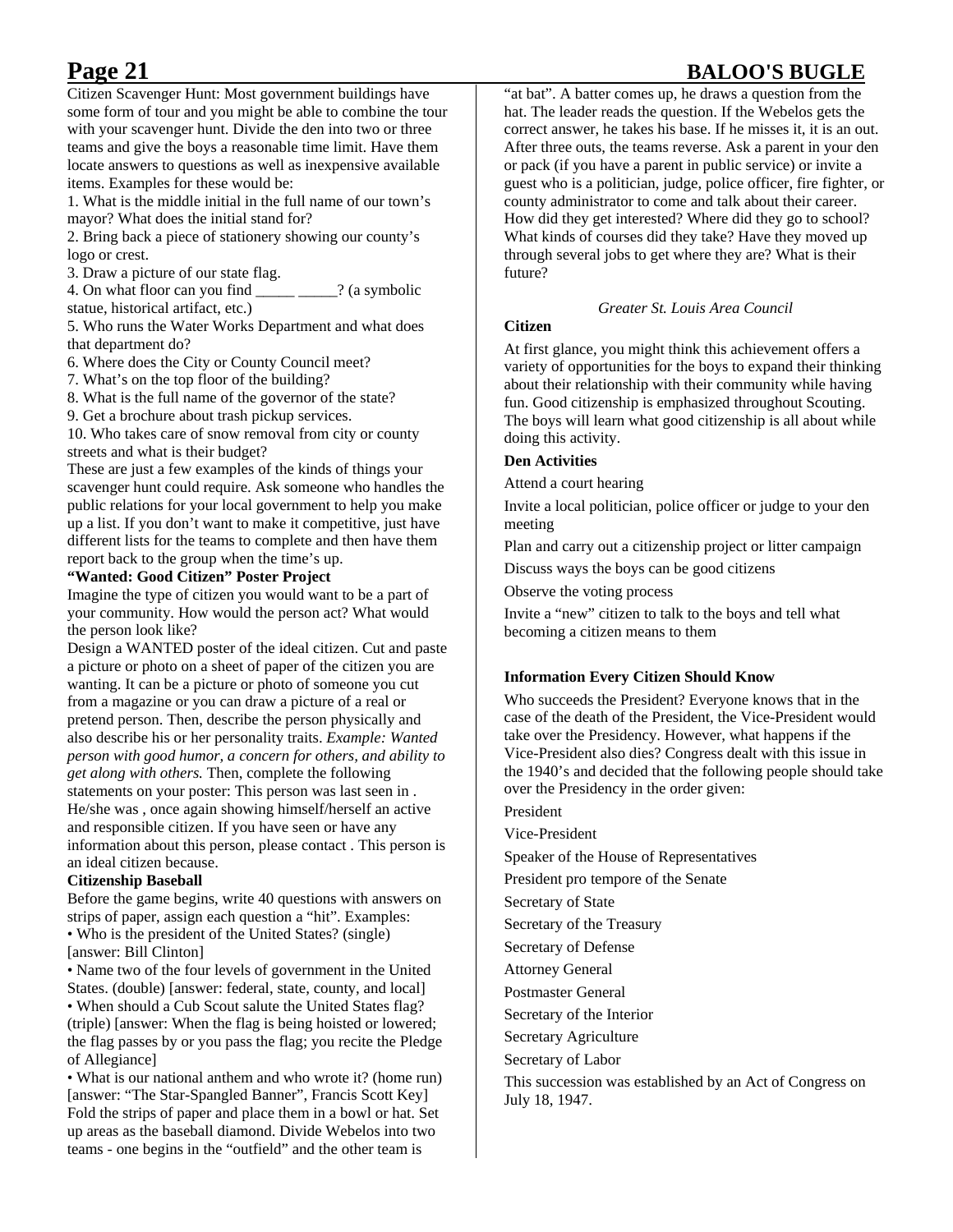### **Rights and Duties of Citizens**

Right to equal protection under the law and equal justice in the courts.

Right to own property.

Right to be free form arbitrary search or arrest.

Right to free speech, press, and assembly.

Right to equal education and economic opportunity.

Right of religious freedom.

Right to choose public officials in free elections.

Right to have legal counsel of your choice and prompt trial when accused of a crime.

### **Responsibilities of Citizens**

Duty to obey the laws.

Duty to respect the rights of others.

Duty to be informed on issues of government and community welfare.

Duty to serve on jury, if called.

Duty to vote in elections.

Duty to serve and defend our country.

Duty to assist agencies of law enforcement.

Duty to practice and teach principles of good citizenship in the home.

### **Citizenship Pledge**

As citizens we will do our best to be prepared in body and will, in spirit and skill. We accept our obligation to God and will show by our actions we are wiling to serve others, and be good members of the Scouting team.

### **Symbols of Freedom**

Bald Eagle – noted for its strength, is an important symbol of our country. Its beauty in flight invokes the idea of freedom so integral to our system of government. Since 1792, the eagle has served as the central motif of the Great Seal of the United States. On the seal, the eagle brandishes the arrows of war and the olive branch of peace to represent the strength and liberty of our nation.

**American Flag** – adopted by the First Continental Congress in 1777 to represent the 13 new states. The original resolution officially designed the U.S. flag as 13 alternating red and white stripes and 13 white stars in a blue field. The American flag has become the main symbol of our nation and people.

**Bell** – symbolizes American independence and liberty. Located in Philadelphia's Independence Hall, it rung on July 8 , 1776, to proclaim the Declaration of Independence. Later it became associated with the antislavery movement.

**Statue of Liberty** – was a gift to the U.S. from France to commemorate America's 100<sup>th</sup> birthday. Dedicated in 1886, it was placed in New York Harbor. It is sculpted with a copy of the Declaration of Independence in one hand and a torch

in the other, symbols which reflect the freedom and opportunity offered by the United States.

### **Games**

### **Independence Tag**

As in all tag games, "it" pursues the rest of the players and tries to touch one of them. When one has been touched, he must keep his hand on the spot where he was touched and pursue the others. His hand cannot be freed from this spot until he has tagged someone else. The idea is to tag people in inconvenient places…on the ankle, knee, etc.

### **Drawing Columbus' Ship**

This is a good quiet game for Den meetings. All that is needed is one pencil or marking pen and one piece of paper. The first player draws a line. He passes the pen to the next players, but keeps the pen on the paper at all times. Everyone has a turn, each trying to add the lines to draw Columbus' ship. Having a picture available of Columbus' ship might also help.

#### **American Heritage**

Make posters of well-known buildings or symbols and put them up around the room. Number each poster. Give each person a piece of paper which is also numbered. Ask him to identify the posters and write the proper names by its corresponding number on the sheet of paper. Suggestions are: American flag, White House, Lincoln Memorial, Eagle, Presidential Seal, Uncle Sam, Statue of Liberty, etc.

#### **Geography**

Divide into teams. One team picks out a place on a U.S. map, calls out the name and challenges the other team to find it in four minutes. If the other team gets it in the time limit, they get one point. If they do not, the other team gets the point. The game ends when one team has earned 5 points.

### **Star Makers**

Give everyone a piece of paper, about 5" square. At the signal to go, each player rips the paper, trying to make a five-pointed star. When 30 seconds are up, the judge calls "Time" and everyone has to stop whether he's finished or not. The judge then inspects the stars, giving a prize to the person with the best star.

### **Minuteman Run**

To play this game, you'll need a group of about 10 Cubs. The players form a circle and hold hands. A person who is chosen "it" stands inside the circle. He walks around the circle, tapping each player's hands as he says each word of the rhyme," Red, white, blue, out goes you". The two persons he taps on the word, "You", runs around the circle in opposite directions. "It" steps into one of the empty places. The last one to get back to the other empty place becomes "it."

### **Hand in Hand Flag**

Give each boy some red and white construction paper. Have them collect hand tracings of their family and friends to

## Page 22 BALOO'S BUGLE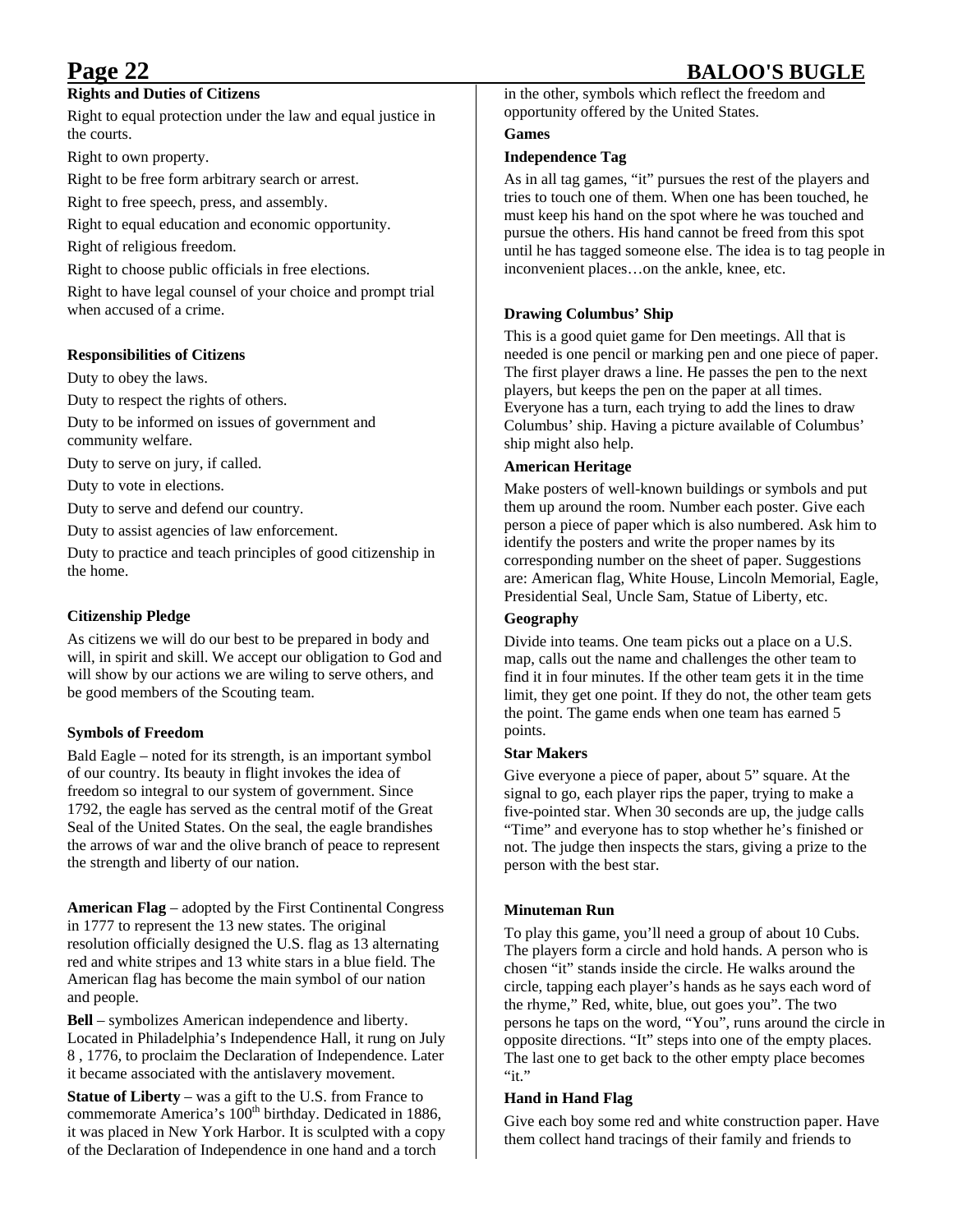#### bring to a meeting. On some extra white paper have them get 50 hand tracings of children under 4 years old. Make blue tracings of the den's hands. Cut one the tracings. Take "contact" paper and place sticky side up on a table. Arrange the hand tracings in the form of the U. S. flag (stripesstarting and ending with red, white, in between red. Blue for the union and the small white hand tracings for the stars). You may choose t have the person's names and cities or states written on the tracings, this makes a good pack meeting display.

#### **Word Quiz**

Answer the definitions before you can find the hidden words. Words may appear diagonally, up, down, across, either forward or backward.

- 1. The first 10 amendments to the U.S. Constitution is the
- 2. The quality of condition of being free and independent.
- 3. The officially constituted governing body of a nation or country.
- 4. City where the Liberty Bell is located.
- 5. Third President of the U.S. who helped draft the Declaration of Independence.
- 6. The father of our country.
- 7. Freedom from oppression and tyranny.
- 8. Rules of conduct, recognized by custom or decreed by formal enactment.
- 9. The state or condition of being free and enjoying civil liberty
- 10. A native or naturalized person owing allegiance to, and entitled to protection from a government.

#### **Answers to word quiz:**

| 1. Bill of Rights | 2. Freedom      |
|-------------------|-----------------|
| 3. Government     | 4. Philadelphia |
| 5. Jefferson      | 6. Washington   |
| 7. Liberty        | 8. Laws         |
| 9. Independence   | 10. Citizen     |

|  |  |  |  | E G O V E R N M E N T P L |  |  |
|--|--|--|--|---------------------------|--|--|
|  |  |  |  | COSJEFSONIRHB             |  |  |
|  |  |  |  | N V F U L I B E R T Y I I |  |  |
|  |  |  |  | E E P S Y I L L V Z D L L |  |  |
|  |  |  |  | D N Z T C B H J P N P A L |  |  |
|  |  |  |  | N F R I H G M E V R U D O |  |  |
|  |  |  |  | E R U C T D Y F E J W E F |  |  |
|  |  |  |  | PEBEUIBFRSLLR             |  |  |
|  |  |  |  | E E I S R Z C E C A A P I |  |  |
|  |  |  |  | D D O C T N S R W E Z H G |  |  |
|  |  |  |  | N O T G N I H S A W B I H |  |  |

## Page 23 BALOO'S BUGLE

### **I M L B L Y I O C L Y A T G O V R N M E N T Z A W S**

## **COMMUNICATOR COMMUNITY GROUP**

#### *Baltimore Area Council*

We are all communicators. What does it mean to communicate? Communication is the art of transmitting and receiving information. And how do we as human beings go about this exchange of information? We communicate with words, facial expressions and body language. As the human race developed, so did our communicative skills. Early man drew pictures on the walls of caves. With the development of language came a better way to keep records and tell stories...writing!

With the discovery of electricity came the telegraph, telephone, radio, television, computers, micro-wave transmission, optical fibers, lasers, and on and on and on. Who makes a good communicator? We do, of course! With all of the modern technology at our fingertips today, it is still important for us to learn basic communication skills. Skills that will be with us throughout our entire lives. Things, like how to talk to one another with respect, how to listen to one another. Silly things, like saying "please" and "thank you." Things like learning good telephone manners and practicing being polite and courteous to others.

### **Speakers**

News broadcaster, radio DJ, politician, minister **Field Trips** 

- Visit library - talk to librarian, learn how books are indexed.

- Visit radio station see how it operates.
- Visit television station
- Visit police station or 911 dispatcher learn how 911 calls are processed and prioritized.
- Visit school for the deaf and/or blind.
- Use a computer to talk to other people
- Visit a newspaper office see how a newspaper is put

together. Watch the printing presses run.

#### **Den Activities**

- At a school or church function, create and post directional signs.

- Read to a visually impaired person.

#### **Games**

Who's Who History of Communication: Match the following inventions to their

inventors.

- 1. Telephone Johann Gutenberg
- 2. Phonograph Guglielmo Marconi
- 3. Telegraph Louis Jacques Mandé Daguerre
- 4. Printing Press Alexander Graham Bell
- 5. Photography Thomas Alva Edison
- 6. Typewriter Howard Aiken
- 7. Radio Samuel Morse
- 8. Computing Machine Xavier Progin
- 9. 1st Digital Computer Charles Babbage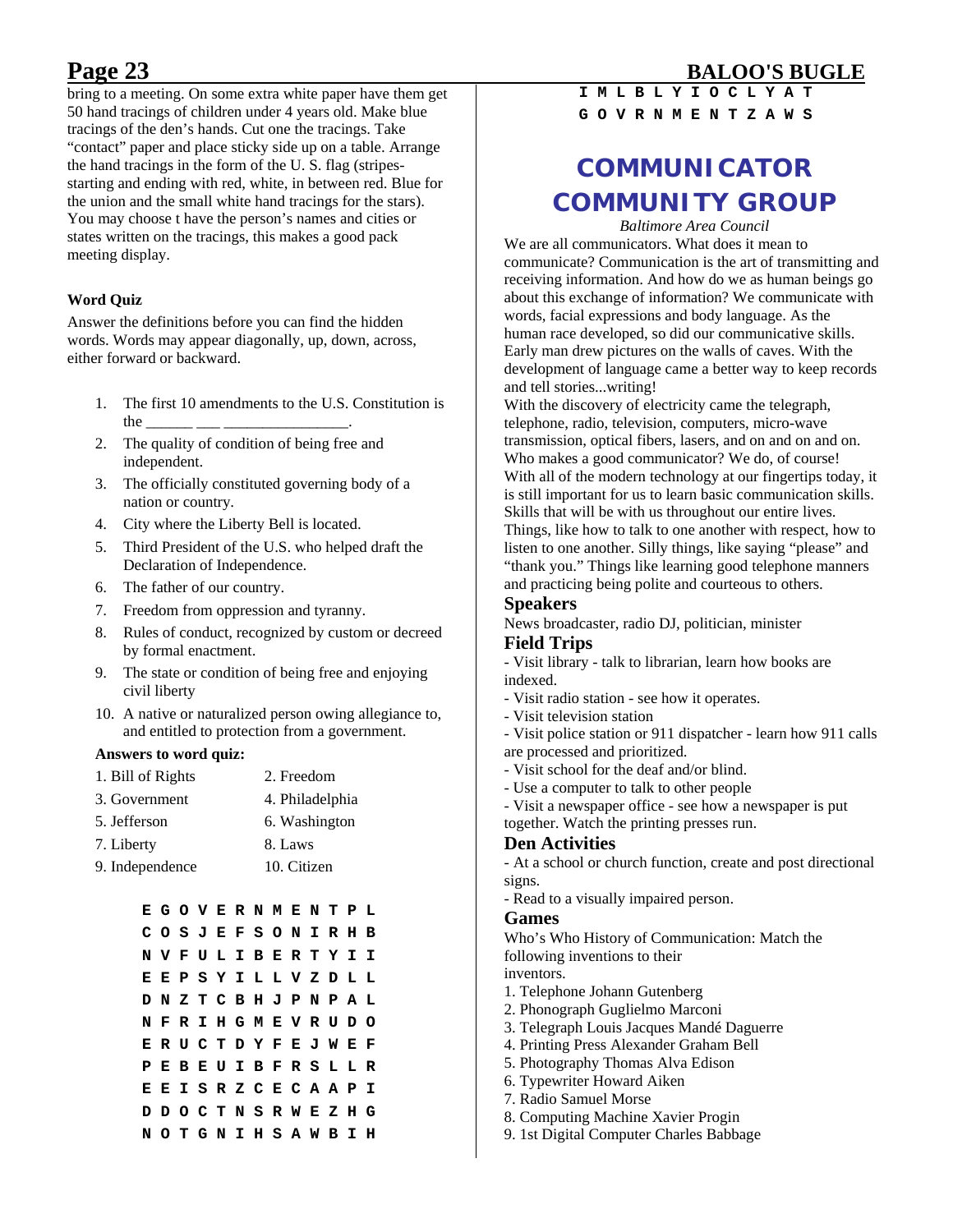**Answers:** 1. Bell, 2. Edison, 3. Morse, 4. Gutenberg, 5. Daguerre, 6. Progin, 7. Marconi, 8. Babbage, 9. Aiken

#### **Play a game of Charades.**

**Blindness Awareness Game**: How would you go about describing something to a blind person? An animal for instance,

one they have never seen? Try this exercise, blindfold your den, give them each a pencil and a piece of paper, then describe to them an animal and have them draw what they think they hear. Remove the blindfolds and see if they can guess what animal they have drawn. Hint: Don't use any key words. Example, if you are describing an elephant don't use the word trunk for his nose.

**Communication with the blind**: Have your den form a large circle. In the center place an empty coffee can. Blindfold one of the boys and supply him with a broomstick. The object of the game is to have the den direct the blind Scout to the can and have him pick it up with the broomstick.

Was it easy? Does it work better with one boy giving directions of all of them?

**Secret Sounds**: Use prerecorded sounds or have den chief produce sounds from behind a screen or another room. Webelos listen as each sound is produced and then write down what they think the sound is. Example: Sandpaper rubbing against something, a deck of cards being flipped into the air, a golf ball or Ping Pong ball bouncing on a bare floor; bursting of a paper bag, etc.

#### *Great Salt Lake Council*

Using the letter of the alphabet displayed, fill in the answer for each clue. The first one has been done for you.

The "Jungle Book" name of an important Cub Scout Leader is **Akela**.

When they are old enough, Cub Scouts can join a troop of **B** 

The title of the leader of the Pack is **C\_\_\_\_\_\_\_\_\_\_\_\_**.

The title of the Cub Scout who is the number one den helper is the **D\_\_\_\_\_\_\_**.

One Cub Scout elective activity that could include wiring a doorbell is **E\_\_\_\_\_\_\_\_\_\_\_\_\_\_**.

Every Cub Scout shows respect to this patriotic item that is used in opening ceremonies, the **F\_\_\_\_\_**.

The Webelos activity badge that includes the study of rocks, minerals, mountains and earthquakes is **G\_\_\_\_\_\_\_\_\_\_**.

A physical journey that Scouts big and small enjoy in the outdoors is a **H\_\_\_\_\_**.

This substance is found in instruments we write with: **I\_\_\_**  Kids like to see how far or how high they can do this physical action: **J\_\_\_\_\_**

One way to move the ball in football or soccer is to **K\_\_\_\_** it.

This is the noise we make when something is funny or we are happy: **L\_\_\_\_\_\_\_**

This is made by voices or by instruments: **M\_\_\_\_\_\_\_**

A familiar information source that contains many articles and is often recycled is a **N**  $\qquad \qquad$ .

**Page 24** BALOO'S BUGLE

People from many nations around the world take part in the **O\_\_\_\_\_\_\_\_\_** events every four years. These play characters are fun to make and are used in some skits: **P\_\_\_\_\_\_\_\_\_** The Cubmaster expects **Q\_\_\_\_\_\_\_** when he gives the Cub Scout sign. During races or relays we move our legs quickly and this is called **R\_\_\_\_\_\_\_\_\_**. The act of making musical sounds with words is another word for **S\_\_\_\_\_\_\_\_\_**. When the Cub Scout sign is given, we must stop  $\mathbf{T}$ A shirt, neckerchief and slide are part of the Cub Scout  $\mathbf U_-$ During the summer, we often take time for a family  ${\bf V}$ When a Cub Scout is 10 years old, and in the 4th or 5th grade, he can earn the Cub Scout rank of **W\_\_\_\_\_\_\_\_\_\_**. The musical instrument, a **X\_\_\_\_\_\_\_\_\_\_\_\_** sort of resembles a piano.

Today is **Y\_\_\_\_\_\_\_\_\_\_\_\_\_** tomorrow.

A **Z\_\_\_\_\_** is where lots of wild animals are kept for visitors to view.

#### **Communicator**

#### Longhorn Council

Belt Loops (optional) – Communicating and Computers You can play a lot of fun games with the some of the activities listed.

Computer History Museum in Mountain View. <http://www.computerhistory.org/> Intel Computer Museum

[www.intel.com/intel/intelis/museum](http://www.intel.com/intel/intelis/museum)

#### *Greater St. Louis Area Council*

#### **Communicator**

This being the "Information Age" the communicator badge offers a wide range of opportunities for the boys to be entertained as they learn about communication today. We are all communicators and it is up to all of us to teach each other how to express ourselves to each other through things like good telephone manners and practicing being polite and courteous to others.

#### **Den Activities**

- Take a library visit
- Visit a computer store
- Visit a school for the deaf or blind
- Instruct Scouts how to address a group
- Teach some secret codes or Morse code
- Have a radio DJ or newscaster visit your den

#### **Crease Cipher**

If they miss the crease, people will spend hours trying to crack this cipher. The message is staring them right in the face.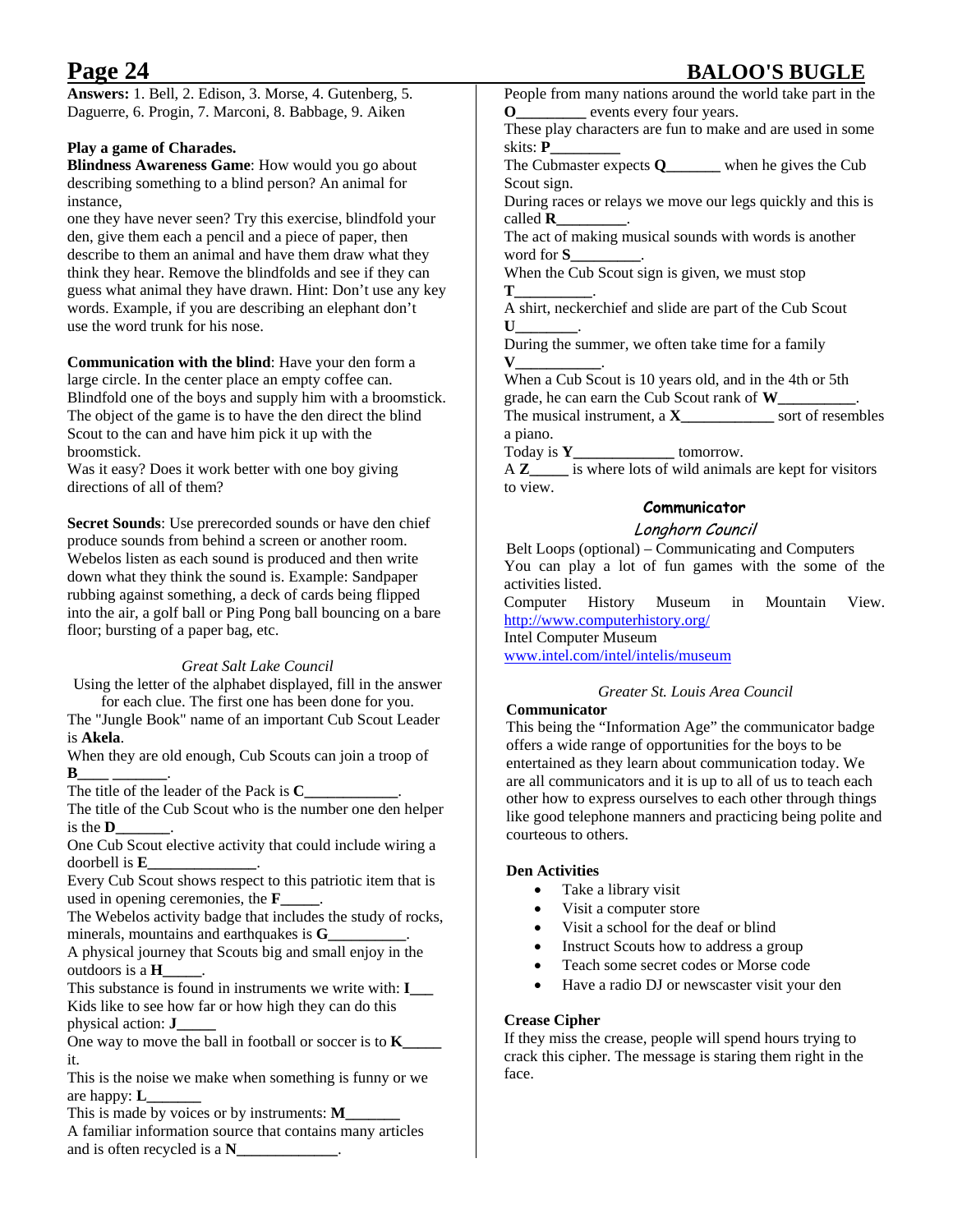**Q: Why did the magician invite only lions to see his magic show?** 

|  |  |                  |  | SEEIUERDT          |  |  | <b>DKFOWEIR</b> |  |  |  | SDFOWEIRC        |  |  |          |  | <b>GHTOSSUG</b> |  |  |
|--|--|------------------|--|--------------------|--|--|-----------------|--|--|--|------------------|--|--|----------|--|-----------------|--|--|
|  |  | <b>POWERSDXO</b> |  |                    |  |  | <b>DEOFGHTI</b> |  |  |  | FSIWERHFR        |  |  |          |  | <b>HASOSIGH</b> |  |  |
|  |  | <b>QEIRUGHTH</b> |  |                    |  |  | EEOFGHTO        |  |  |  | <b>ASDFOWERO</b> |  |  |          |  | <b>FHJGGOIG</b> |  |  |
|  |  | WIERYRRUE        |  |                    |  |  | <b>ADFWOERI</b> |  |  |  | <b>XCCXVEOCW</b> |  |  |          |  | <b>GGHOWIGH</b> |  |  |
|  |  | WOERIRUEA        |  |                    |  |  | SREOIRRU        |  |  |  | SOFIGHGID        |  |  |          |  | EHGHSSOE        |  |  |
|  |  |                  |  | XVCDGCBXR CRCFHGUR |  |  |                 |  |  |  | WOIGHGDIR        |  |  |          |  | OSDFIGHT        |  |  |
|  |  |                  |  | UOIYUUIYOTUIUOTYIO |  |  |                 |  |  |  | <b>SOSSOFIDO</b> |  |  |          |  | SDIFODFI        |  |  |
|  |  |                  |  | XXBCCBXFH          |  |  | ECRWODEI        |  |  |  | <b>AXXDIFJGA</b> |  |  | DIFFJIKL |  |                 |  |  |
|  |  |                  |  | ASDFKSDFE          |  |  | SDFJSWWI        |  |  |  | SOIDHGIRR        |  |  |          |  | <b>SICOIFFL</b> |  |  |
|  |  |                  |  |                    |  |  |                 |  |  |  |                  |  |  |          |  |                 |  |  |

Where's the punch line hiding? Look straight up and down along the two vertical creases. All the other letters are just nulls to confuse you. And the horizontal creases seem natural –as if the whole piece of paper had been folded up. To find the message, read down the letters just to the left of the first vertical crease, followed by the letters just to the left of the second vertical crease.

If you want t be even trickier, measure the middle of the paper with a ruler and mark it with a faint line. Write your message along the line, then erase the pencil marks, now fill in null letters to hide the message. The person who gets the message simply folds the paper in half and reads down along the crease.

The crease doesn't have t go straight u and down. It can also go on a diagonal, like this.

#### **Q: What has a head and a tail, but no arms and no legs? A:**

|  |  | A WEIREWWWREERERE                                        |  |  |  |  |  |  |
|--|--|----------------------------------------------------------|--|--|--|--|--|--|
|  |  | SCRDBSDFWEFIGHTS<br>SDORIGSFISNOITSS<br>SDXISDFITNSIDFHW |  |  |  |  |  |  |
|  |  |                                                          |  |  |  |  |  |  |
|  |  |                                                          |  |  |  |  |  |  |
|  |  | SDIRN YRESTUVWIXN                                        |  |  |  |  |  |  |

Crease Ciphers can also be written backwards, from the bottom row to the top. You can make the message as long as you like. For extra long messages, add more creases.

#### **Computer Games**

 $\ddot{\cdot}$ 

Computers cannot understand the same numbers and letters that we do. They must be changed into code. Most computers use the binary number code. It uses only O's and I's to stand for letters and numbers. Here is an example:

| $A=110001$   | $N = 100101$ |
|--------------|--------------|
| $B=110010$   | O=100110     |
| $C = 110011$ | $P=100111$   |
| $D=110100$   | $Q=101000$   |
| $E=110101$   | $R = 101001$ |
| $F=110110$   | $S = 010010$ |
| $G=110111$   | $T = 010011$ |
| $H = 111000$ | $U=010100$   |
| $I = 111000$ | $V = 010101$ |
| $J=100001$   | $W=010110$   |
| $K = 100010$ | $X=010111$   |
| $L = 100011$ | $Y = 011000$ |
| $M = 100100$ | $Z = 011001$ |

Can you write your name in the binary number code? Now make up your own binary code.

The program below is complete in it self and is to be run on an Apple II series computer. Many schools use the Apple II family of computers so that is why the following program was chose. If you don't have access to a computer through one of the families in your den or pack, perhaps you can get permission from your local school to come in and let the boys use their computers.

#### **Tying in the Program**

You must press RETURN after each program. Type RUN when you have typed it all. Check your typing carefully, if the program doesn't work when you try to run it, then it has a BUG. A BUG is a mistake, Go back and check each line of type. Also, be sure to type all programs with the caps lock key depressed, so that everything will be in capital letters.

#### **Letter Trap**

Enter the program and then type RUN and press RETURN. Beginning with "A" the letters will start to move across the screen. Press the SPCE BAR once when you think a letter is over the trap. The computer will keep your score.

10 TEXT: HOME: L=64:S=0 20 FOR X =1 TO 39: VITAB 10: HTAB X: PRINT"-" NEXT 30 HTAB 19:VTAB 10:PRINT"" 40 LETL =L+1: FOR X+1 TO 39 50 HTAB 19VTAB 9:PRINT CHRS (L)  $60$  FOR  $D = 1$  TO 150:NEXT 70 HTAB X:VTAB 9:PRIT"" 80 IF X = 19 AND PEEK (-16368),0:NEXT:GOTO40 100 LET x=39:S + 1:HTAB 15:VTAB 20 110 PRINT"SCORE ="; S:RETURN



#### **Symbols Codes**

The following code is a SYMBOL CODE. It uses symbols in the place of letters or numbers. It's easy to make but hard to decode, unless you know the symbol for each letter. Be careful! Some of the symbols look alike, but they are not the same.

## **Page 25 BALOO'S BUGLE**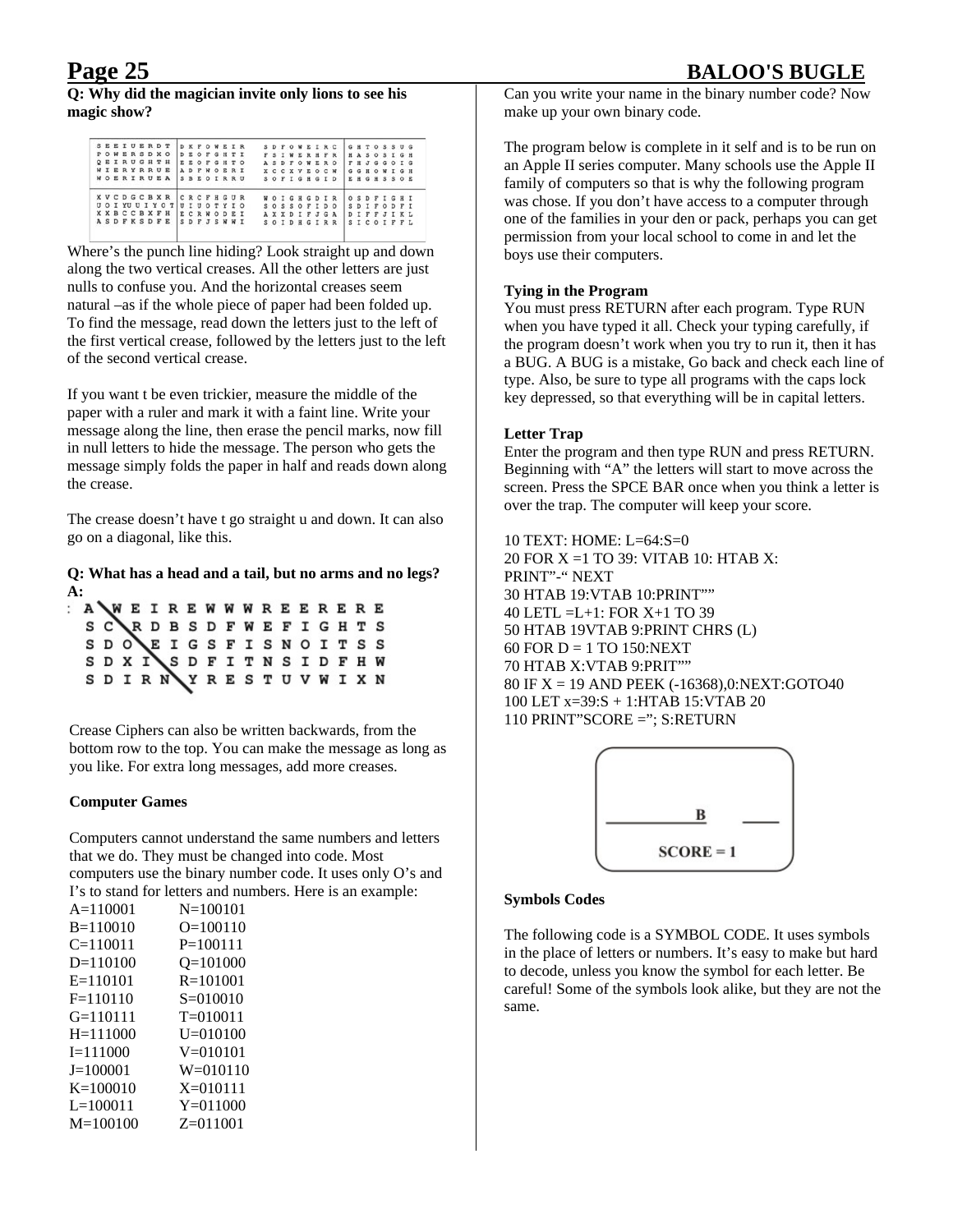| $A$ $\Box$ | B                   | $c \Box$            | $\boxminus$ a                   | $E \oplus F$                |          |
|------------|---------------------|---------------------|---------------------------------|-----------------------------|----------|
| $G\Delta$  | н $\triangle$       | $\sum$              | $\Delta$                        | $\kappa$ $\bigtriangledown$ |          |
| ιV         | $M \triangleleft V$ | $\bigcirc$ N        | $\circ \Theta$ $\bullet$ $\Phi$ |                             |          |
| Q⊕         |                     | $R$ $\odot$ $S$ $T$ |                                 | $\cup$ $\Box$               |          |
| $v$ $(TT)$ |                     | $W \Box$            | $x \times$                      | $Y\Box$                     | $2 \cup$ |

Using this symbol code, have your boys code certain messages such as:

Communicator or Scouting is fun or Arrow of Light

Perhaps the method most commonly used before the Renaissance was the improvised alphabet below. It was a favorite among the free masons as late as the sixteenth century and is probably quite as popular among school children today.



CUB SCOUTS WOULD BE WRITTEN AS FOLLOWS:



#### **Body Language Game**

To play this game, give your den members paper and pencil. Ask them to think about feelings they can show by body language only—without making a sound. Have them make a list of al least five feelings they can show.

Den members take turns showing one of their feelings. The others try to guess what the feelings are. The den leader or den chief can be referee and decide whether the body language really does show the feeing. If a den member guesses correctly, he gets one point. If nobody guesses correctly, the boy who performed the body language gets one point. The final winner is the boy with the most points.

Here are examples of feelings that can be shown by body language:

## **Page 26** BALOO'S BUGLE



Probably you can think of other body language that shows feelings.

#### **Codes**

Many codes were devised by the early Greeks, who frequently used arithmetical figures. One of their methods of substituting mathematical figures for letters was to block the alphabet into a square, as shown below, and to number each vertical and horizontal row from one to five. Divide the square into 25 smaller squares. You can fit the 26 letters of the alphabet into the 25 squares by putting two letters in one of the squares. W and X would be good ones to put in one square.

This code uses numbers in place of letters. The code for A is 11, because A is the first (1) column and first (1) row. The doe for M would be 33, because it is in column 3 and row 3. Always use your column number first. Read across for rows, and down for columns.

The message RUN FOR HELP would look like this: 43 51 34 21 35 43 23 15 32 41

| 1         | $\overline{2}$ | 3           | $\overline{\mathbf{4}}$ | 5         |
|-----------|----------------|-------------|-------------------------|-----------|
| A         | $\, {\bf B}$   | $\mathbf C$ | $\mathbf D$             | E         |
| F         | G              | $\bf H$     | 1                       | ${\bf J}$ |
| K         | L              | M           | N                       | 0         |
| ${\bf P}$ | Q              | $\mathbf R$ | S                       | T         |
| U         | V              |             | Y                       | Z         |

**POW WOW EXTRAVAGANZAS**